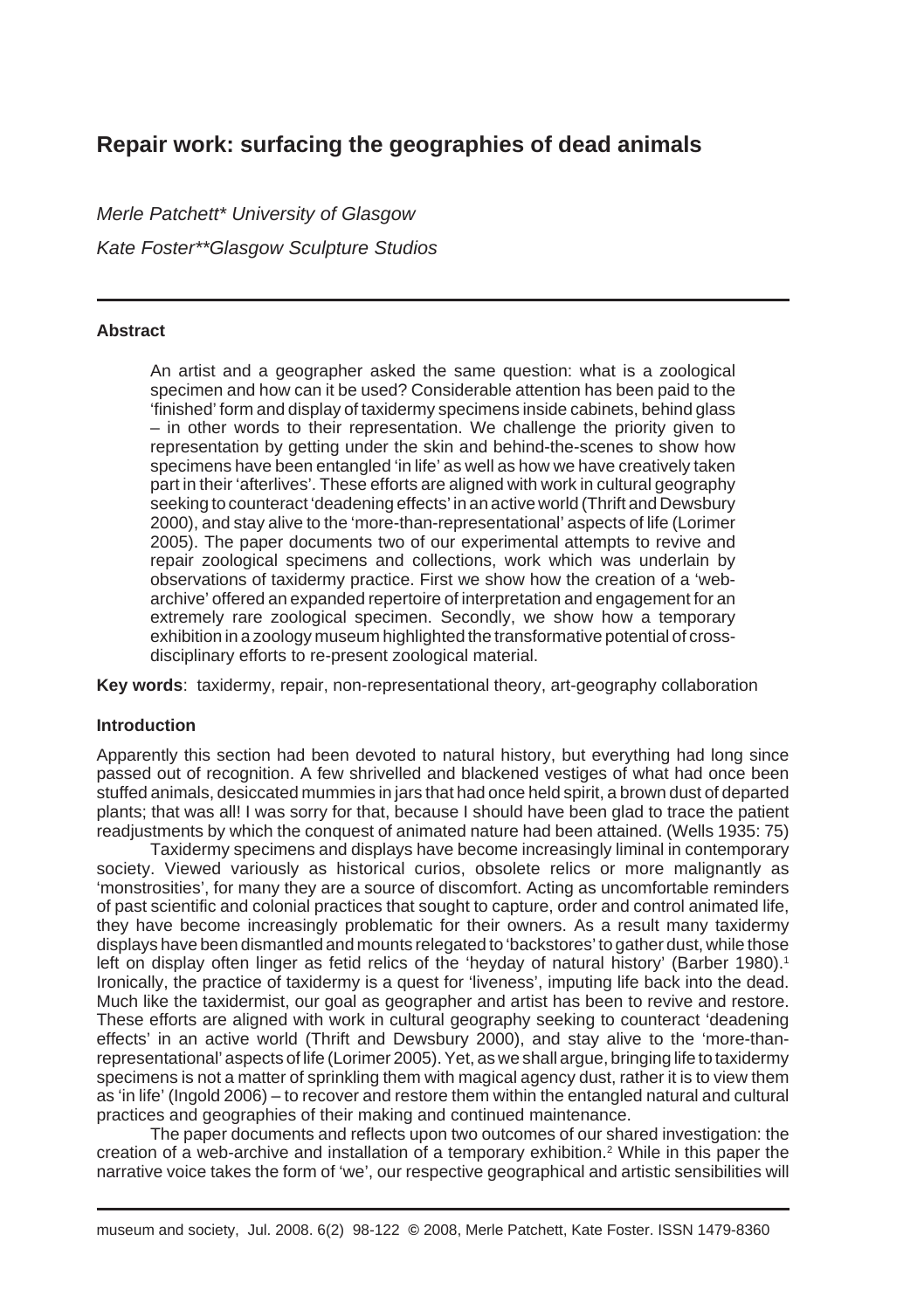be more or less vocal at different points throughout the paper. We work experimentally across disciplines but also retain our respective disciplinary orientations. To begin, we challenge the priority given to the representational surface in much academic and artistic work addressing taxidermy and zoological collections by arguing it is important to attend to the practices behind their making (Dubow 2004). Observations of a taxidermist at work allowed us to 'surface the invisible work' behind the making of and maintenance of specimens and collections, in turn permitting a refocus on recovering the past and emergent practices and relationships that produce and maintain zoological specimens and collections, allowing us to experiment in their revival and repair. The first repair-work was to revitalize the object history of a rare skull of an extinct antelope. We discovered emancipatory and creative force is to be drawn from working *sous rature* (Derrida 1976). The second repair-work was a temporary exhibition inserting artistic and geographical work into a zoology museum. A series of 'intimate encounters' were generated drawing on existing exhibits, to renew interest in them yet also offer transformative critique (Bonnell and Simon 2007).

#### **Getting under the skin**

The tidiness of taxidermic dioramas, by contrast with the blood and guts of taxidermic work, is one more instance of scientific representation which deletes the "behind-the-scenes" work … recovering the material basis of science by looking very directly at the stuff it uses and the stuff it leaves behind is one way to begin restoring the links, and reclaiming the mess. (Star 1992: 281–2)

Considerable attention has been paid to the 'finished' form and display of taxidermy specimens inside cabinets, behind glass – in other words to their representation (see for example Haraway 1989, Griesemer 1990, Wonders 1993, 2003, Ryan 2000, Shell 2004). Instead, we worked to recover the practices and relationships that have brought specimens to their containment and apparent stasis behind glass (e.g. Patchett 2008; Foster at <www.meansealevel.net>). While certain academic studies have exposed some of the hidden labour (e.g. Griesemer 1990, Wonders 1993) and political architecture (e.g. Haraway 1989, Shell 2004) behind the making of taxidermy displays and dioramas, in the main taxidermy is cast as an organized craft for elucidating an 'unambiguous experience of organic perfection', and the actual specimens have been figured as static representational props fixed in form and meaning (Haraway 1989: 38). Described variously as 'frozen temporal sections' (Haraway 1989: 42), 'transparent windows on the world' (Wonders 1993) or as 'recreations of nature as apparently authentic yet utterly docile' (Ryan 2000: 206), taxidermy displays have been cast as the ossified relics of an outmoded and problematic representational practice and therefore as practically redundant.

In order to avoid casting taxidermy specimens and displays as 'utterly docile', we challenge the view that taxidermy displays merely present an unambiguous experience of a historical way of seeing/presenting nature. As Poliquin (2008 in this issue) highlights, it is the very ambiguity of taxidermy specimens that has inspired more recent reflections on taxidermy (e.g. Star 1992, Hauser 1998, Baker 2000, Desmond 2002, Broglio 2005, Snæbjörnsdóttir and Wilson 2006). Such work has shown that the inertness of taxidermic representations assumed by previous commentaries is in reality as much an illusion as the visions of nature they supposedly capture. The craft of taxidermy can be considered as an attempt to create unambiguous visions of nature, but the very strategies that work to fix taxidermy mounts as typical examples of natural orders also destabilize their identity. Crucially the use of actual animal skin (and often other matter originating with the animal) combined with mimetic crafts ensure that a taxidermy specimen both represents itself as an object and also itself as a former living animal. As such taxidermy specimens will always appear as 'something other than an object enframed by human desires' (Broglio 2005 cited in Baker 2006: 152; see also Desmond 2002; Marvin 2006). In this manner, although displays in museums can direct our understanding of, and responses to, taxidermy, specimen animals are excessive material entities resisting complete 'containment' and retaining both aesthetic and ontological ambiguity (Edensor 2005: 312). Furthermore, it is becoming increasingly unusual to encounter examples of pristine taxidermy (visions of organic perfection) because of the current fashion for removing taxidermy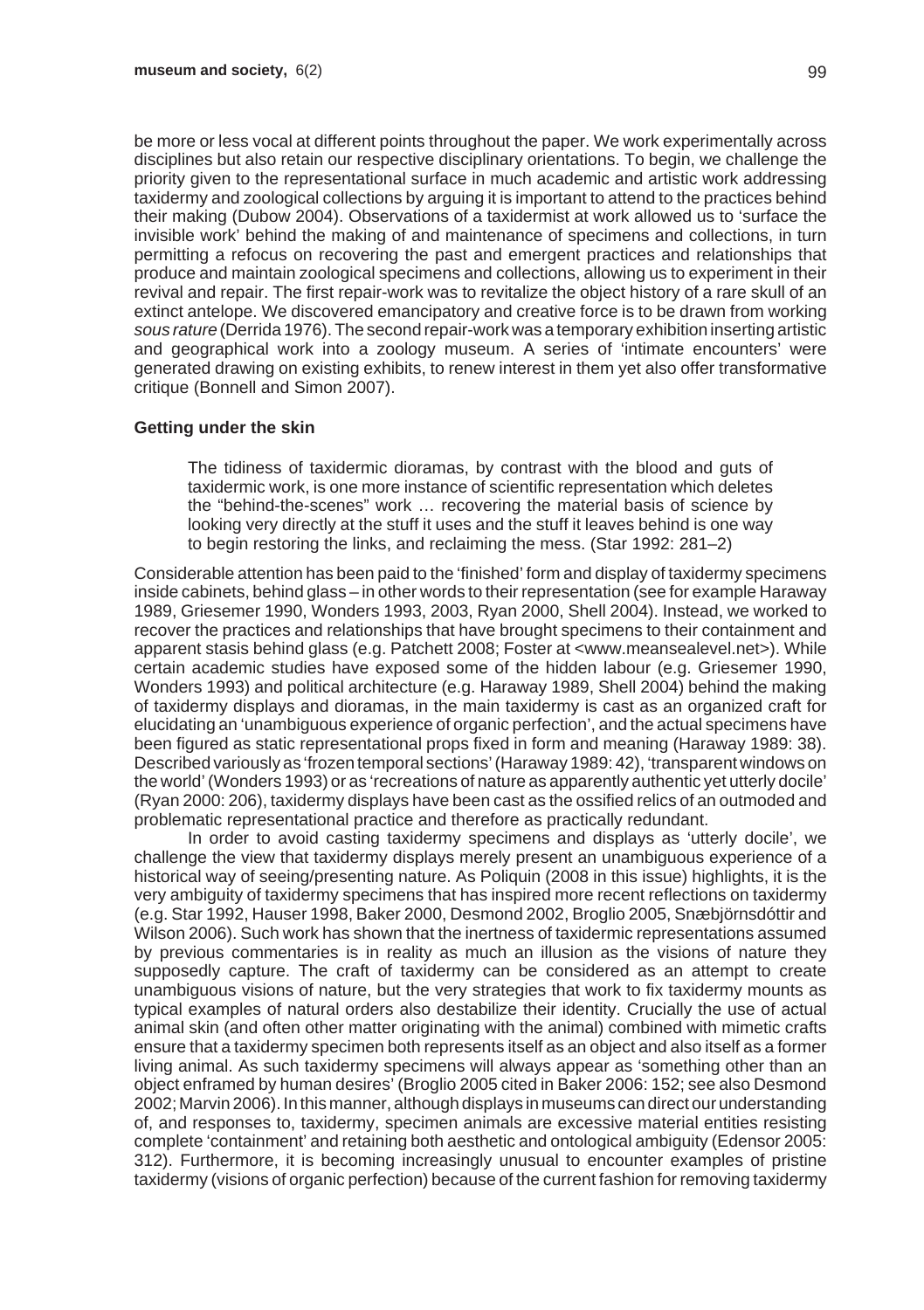displays from their protective glass cases, and because there is a lack of trained taxidermists to repair and replace decaying specimens. This means that even those specimens that were initially expertly mounted can be literally 'coming apart at the seams' (Hauser 1998: 10–11).

Yet as Poliquin (2008 in this issue) also conveys, it is precisely this sense of entropy and resultant promiscuity of presence that has inspired a new wave of artists and commentators to engage with and re-use taxidermy specimens and representations. As Steve Baker has commented 'if tattiness, imperfection and botched form count for anything, it is that they render the animal *abrasively visible*' (Baker 2000: 62 – our emphasis). Most contemporary artists using taxidermy specimens draw upon the enlivening effect of bodily presence to variously inspire shock, poignancy and/or melancholia. Thomas Grunfeld, for example, has exploited the Frankensteinian aspects of taxidermy practice to create his own 'misfit' specimens composed of unrelated animal parts in critical commentary of human manipulation of and control over nature. By comparison Snæbjörnsdóttir and Wilson have harnessed the contradictory physicality of whole taxidermy specimens in their project *nanoq: flatout and bluesome*. In this work, it was the imperfections of the polar bear taxidermy specimens they collected and reassembled, the obvious marks of human manipulation, that made them so protean (Snæbjörnsdóttir and Wilson 2006; also from that volume see Baker 2006, Henning 2006, Marvin 2006). Unlike many other artists re-presenting taxidermy specimens, they drew attention to the fragility of the enlivening presence performed by the dermis of the bears. For the artists, at least, it was important to get beyond a consideration of the surface of the bears to suggest something of the complex historical practices that had brought them into being: 'the spectacle of the bears presented a beautiful veneer beneath which lay a conundrum oscillating backwards and forwards between nature and culture, taking in all manner of aspects of human achievement, endeavour, cruelty and folly along the way' (Snæbjörnsdóttir and Wilson quoted by Baker 2006: 154).

Our joint work aimed to 'challenge the priority given to the representational surface' more explicitly than writings on and artistic appropriations of taxidermy specimens and zoological collections have done so far (Dubow 2004: 268). We aim to harness the provocative physicality of taxidermy specimens, but avoid re-casting them as ossified relics of a historical way of seeing, or simply as 'troubling art-objects' (Poliquin 2008 in this issue). Therefore rather than dwell exclusively on the form and meaning of taxidermy specimens – i.e. the static representational end-points – our investigations have sought to 'surface the invisible work' behind the making and maintenance of taxidermy specimens and zoological collections - hence our prioritization of practice (Star 1999: 385). This is, in part, inspired by non-representational theoretical (NRT) currents in cultural geography (for a developing manifesto of NRT see Thrift 1996, 1997, 2000 and for details of its reception and use in geography see Lorimer 2005, 2007, 2008). Nonrepresentational theorists propose working from a 'serial logic of the unfinished' to counteract the 'embalming obsession' with form and meaning which dominates research in the humanities and social sciences, arguing that 'events are drained for the sake of orders, mechanisms, structures, and processes' (Dewsbury *et al*. 2002: 438). Rather than work from a representational logic which seeks to contain or deny excess, movement, life, non-representational work deliberately attends to 'things taking place' – hence the empirical focus on embodied practice and dynamic processes (Dewsbury *et al*. 2002: 438; for examples see Harrison 2000, Wylie 2002, McCormack 2002, Dewsbury 2003). Yet rather than deny representation (as the title may suggest) NRT redirects attention from posited meaning towards the material compositions and conduct of representations – hence our preference for the term 'more-than-representational' (Lorimer 2005: 84).

In order to get 'under the skin' and reclaim the 'mess' of taxidermy we initially observed a museum taxidermist at work to appreciate the material compositions and conduct of taxidermy (Star 1992: 282). Adopting a 'position of ignorance' allowed us to respond openly and better account for the self-evidently 'more-than-human, more-than-textual, multisensual' aspects of taxidermy practice (Lorimer 2005: 83). Taxidermy has often been criticized for transforming the individual animal into an example specimen standing for a whole species: 'each animal becomes an example, a type, a token, rather than a unique individual' (Marvin 2006: 163). In comparison, the taxidermist Peter Summers of the National Museum Scotland (NMS), worked with the individual immediacy of the dead animals he restored. Each specimen Summers worked on constituted an intimate exploration of the animal inside-out. For example, Summers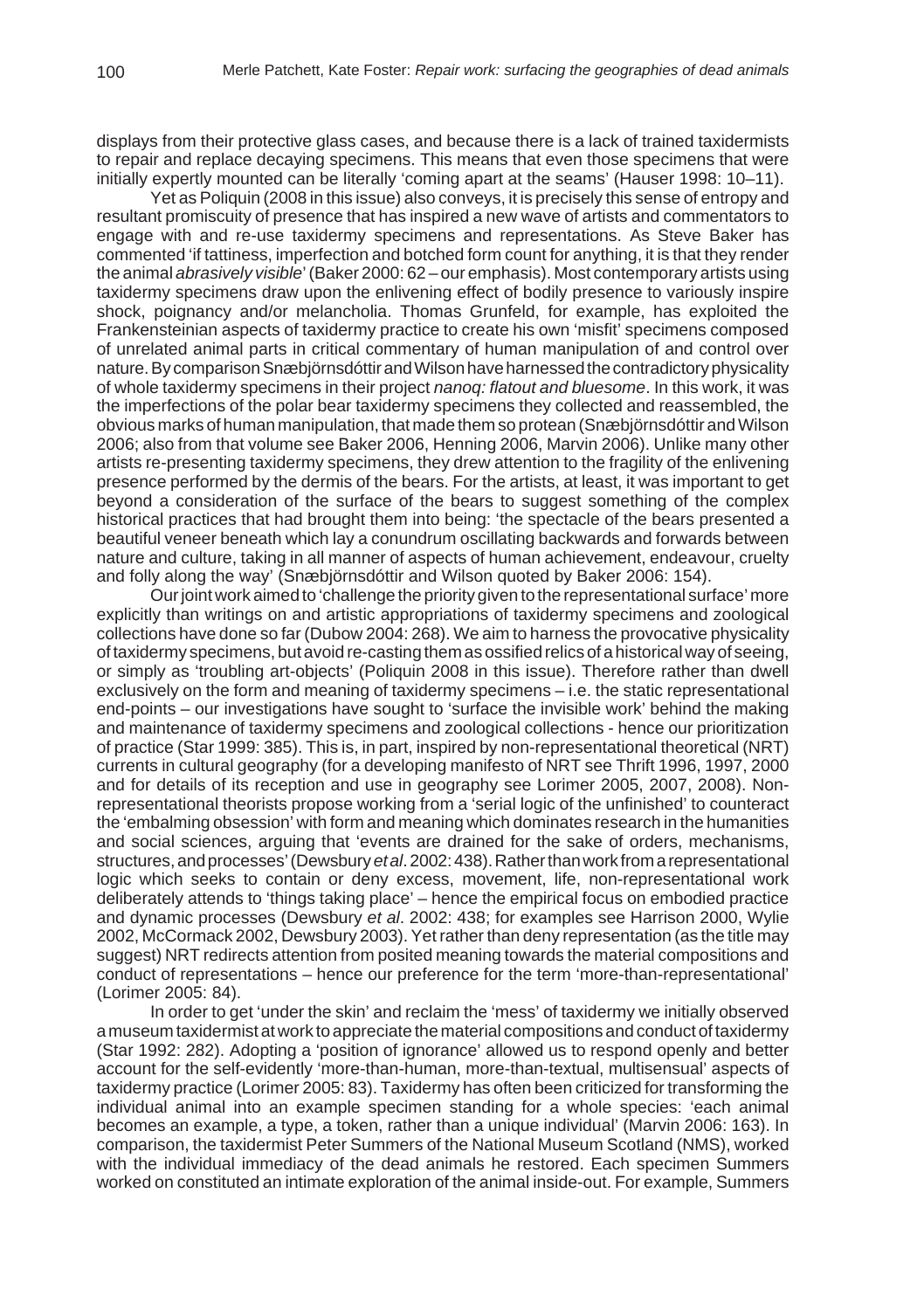always referred to the original body parts when he made a replacement, ensuring he recreated the unique form of the once living animal as faithfully as possible. Museum taxidermy at the NMS is distinct from trophy taxidermy because of the ethical policy disallowing that animals be killed for collections. It has been claimed that the craft of taxidermy elucidates an 'unambiguous experience of organic perfection', but observation of Summers and discussing the development of the craft (in Britain at least) with him, taught us that the guiding principles of the practice are very much ones of repair and improvisation rather than perfection. We witnessed Summers' magic touch mend broken wing-bones, salvage 'slipping' skin (that is, decaying) and soften the most leathery of tanned skins, and often with the most basic of tools and materials. The process of taxidermy, put crudely, is one of dismemberment and reassembly, yet in Summers's hands we came to see it as an enlivening process (Desmond 2002). Of course Summers' quality of improvisational practice, his ability to respond to and reproduce the particularities of individual specimens, is exceptional. However even taxidermy manuals from late nineteenth and early twentieth century – the heyday of realistic illusionism – convey an ethos of improvisation and innovation rather than perfectionism. For example Oliver Davie instructed in 1894 'do not let a scanty supply of tools stop your progress. I have seen wonderful pieces of taxidermy done with a sharp pen-knife, some wire, tow, needle and thread and some arsenic' (Davie 1894: 6).



*Fig. 1. Summers' magic touch. Photograph copyright Andrea Roe*

We adopted this ethos of revival and repair in our respective engagements with taxidermy specimens and zoological collections. Taking our lead from Summers we have worked intimately with individual specimens to recover and revive the entangled natural and cultural geographies of their making and continued maintenance. Our received understandings of taxidermy were destabilized through observation and participation: we began to see the specimens Summers worked on as active assemblages of animal parts, sculptural materials and craftwork. Following Ingold (2006, 2007) we want to avoid anthropocentric logic: rather than fetishistically attribute life externally to zoological specimens, we prefer to view zoological specimens as 'in life'. Patchett (2008) has indicated that Ingold's form of relational ontology, where materials are viewed as active constituents in a 'world-in-formation', offers an understanding of the artefact as process whereby material entities are figured as active assemblages of the movements, materials and/or practices which brought them into existence (Ingold 2006: 12).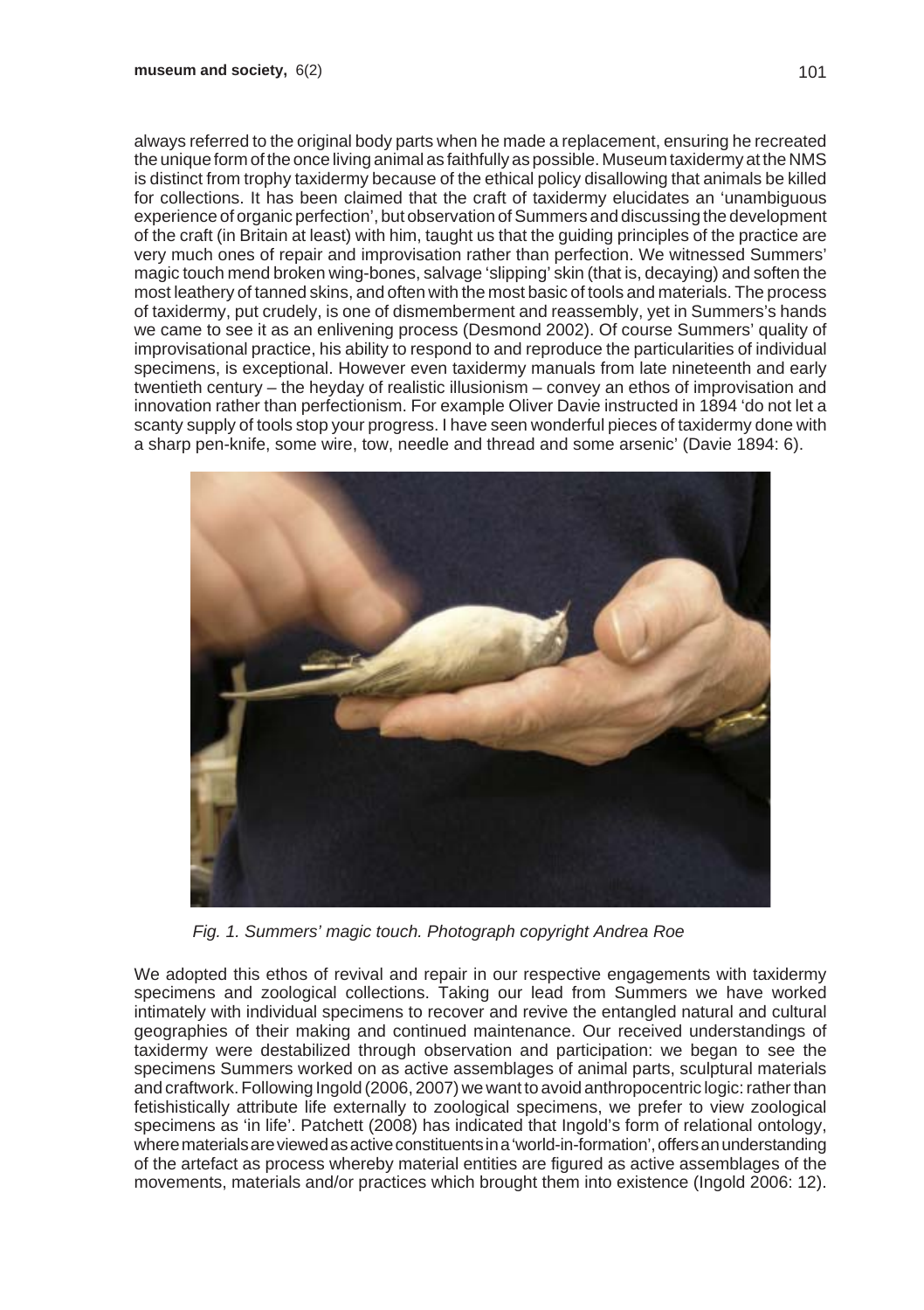We assert that such a view circumvents a focus on the representation of zoological materials as 'finished' objects in the present day, allowing us instead to recover the past and emergent practices and relationships that produced and maintain them. As the next section will show, however, there is a gap between our desire to revive old specimens and the obvious alterity of both their former 'real' lives and even their 'after-lives'. Rather than respond negatively to this sense of loss and alterity we draw creative force from absence and incompletion. Much depends therefore on an ability to improvise and on the recognition that, to quote Graham and Thrift (2007: 6), 'repair does not have to mean exact restoration'.

The following sections outline two different experiments in historical repair, involving the intrusion of geographical ideas and artistic practice into zoological spaces. The first section concerns repair-work on object history, offering an expanded repertoire of interpretation and engagement for an extremely rare zoological specimen.

## **Repair work 1: the object(ionable) histories of the Blue Antelope**

Preciousness is often defined by rarity. By this criterion, hardly anything in natural history can be more valuable than a scrap of blaauwbock – and blessed be the curator who has one to show. (Gould 1996: 278)

But the rags, the refuse - these I will not inventory but allow, in the only way possible, to come into their own: by making use of them. (Benjamin 1999: 23)



*Fig. 2. Hunterian Zoology Museum specimen label, not in current use. Photograph copyright Hunterian Museum and Art Gallery, University of Glasgow.*

Investigation into the Blue Antelope, or bluebuck, charted the diverse lives of an extinct antelope that formerly lived in South Africa. This work stemmed from the presence of an exceptionally rare skull of the animal held in the University of Glasgow's Hunterian Museum zoological collection, which despite its significance, had a very slight museum record. The project originated through a Leverhulme Trust funded artist's residency, with cultural geographer Hayden Lorimer as project applicant, including (apart from ourselves) the museum curator (Maggie Reilly) and historical geographer Starr Douglas. Here we concentrate on the creation of a revitalized object history for the 'Glasgow' skull, the aspect of the project we most closely collaborated on.

Stephen Jay Gould has exclaimed 'blessed be the curator' who has a remnant of the blue antelope (1996: 278). We learned that the Glasgow Hunterian collection had a whole skull – one of only two skulls that are thought to exist. However, to our frustration we also found that there was no 'object history' for the skull, that is a record of its provenance and credentials.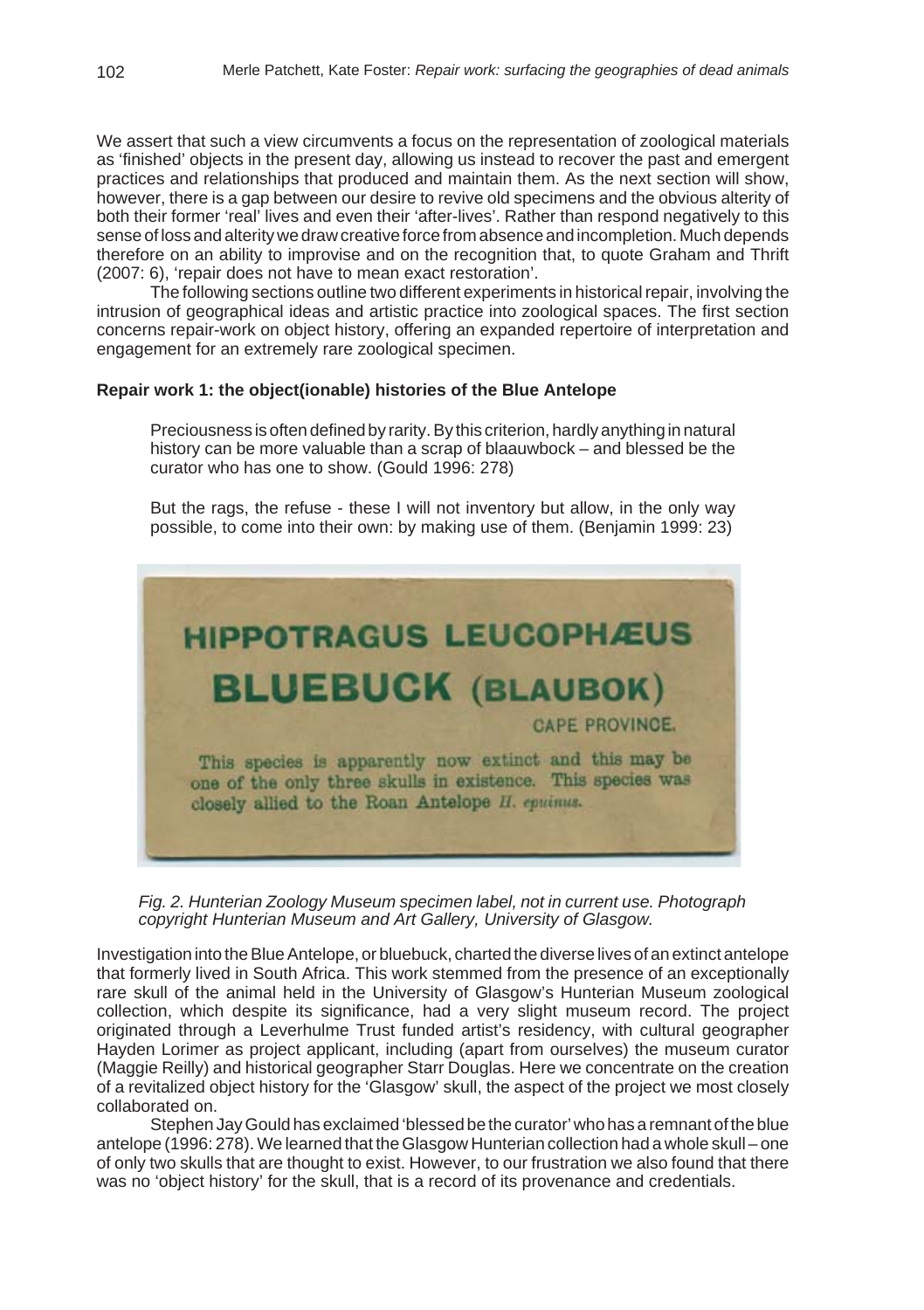The skull was, however, documented by a striking series of photographs from the 1960s, and the museum retained correspondence with Dr Erna Mohr. Further scribbled notes guestimated the date of the skull's acquisition to the collection – '*came between 1822-1900*' – with some other sparse details relating to the skull's recorded history in the museum collection.

The skull itself however was on loan to the Royal Scottish Museum in Edinburgh where it was displayed alongside other remnants of extinct animals. The only information accompanying the skull behind protective glass was a label stating that the species *Hippotragus leucophaeus* had once populated the Cape Province before being made extinct by 1800 through hunting. Taken overall, this seemed like a remarkably scanty record for such a precious specimen. Our frustration was shared by the curator who realized that if the specimen was authentic it was possibly part of the original Hunter collection, making it a doubly rare piece.



*Fig. 3. Blue Antelope skull, Hunterian Zoology Museum. Photograph taken by R. Stevens in 1967, copyright Hunterian Museum and Art Gallery, University of Glasgow.*

Slopped at 1938 Lame between 1322-1900.  $a.4884$ Dr. ERNA MOHR 2 Hamburg 62 (Langenhorn 1), Kraemerstieg 8 Jug Mr Bain 1907. High the Communication of the Community.<br>1907 Mr Bain 1908. High thought and the Community.<br>1907 Mr Bain 1908. Lee 1959<br>1908 March 1958 1908. Huitoniae motor reviews photo. account<br>1955 1908. He thinks 19 Telefon: 598586 contents accounts Oliver 1166; 4. 300 fec. 1949 a skull Zooker 1947. H. perblematicies. sp. new. Lesting. Blockwood S. africa.<br>Zooker 1947. H. persidely wentical with H.L. Pallas) p. 226. H. B. S. Cooke 294.

*Fig. 4. Back of the envelope that held a letter by Dr Erna Mohr to the Hunterian Zoology Museum. Image copyright Hunterian Museum and Art Gallery, University of Glasgow.*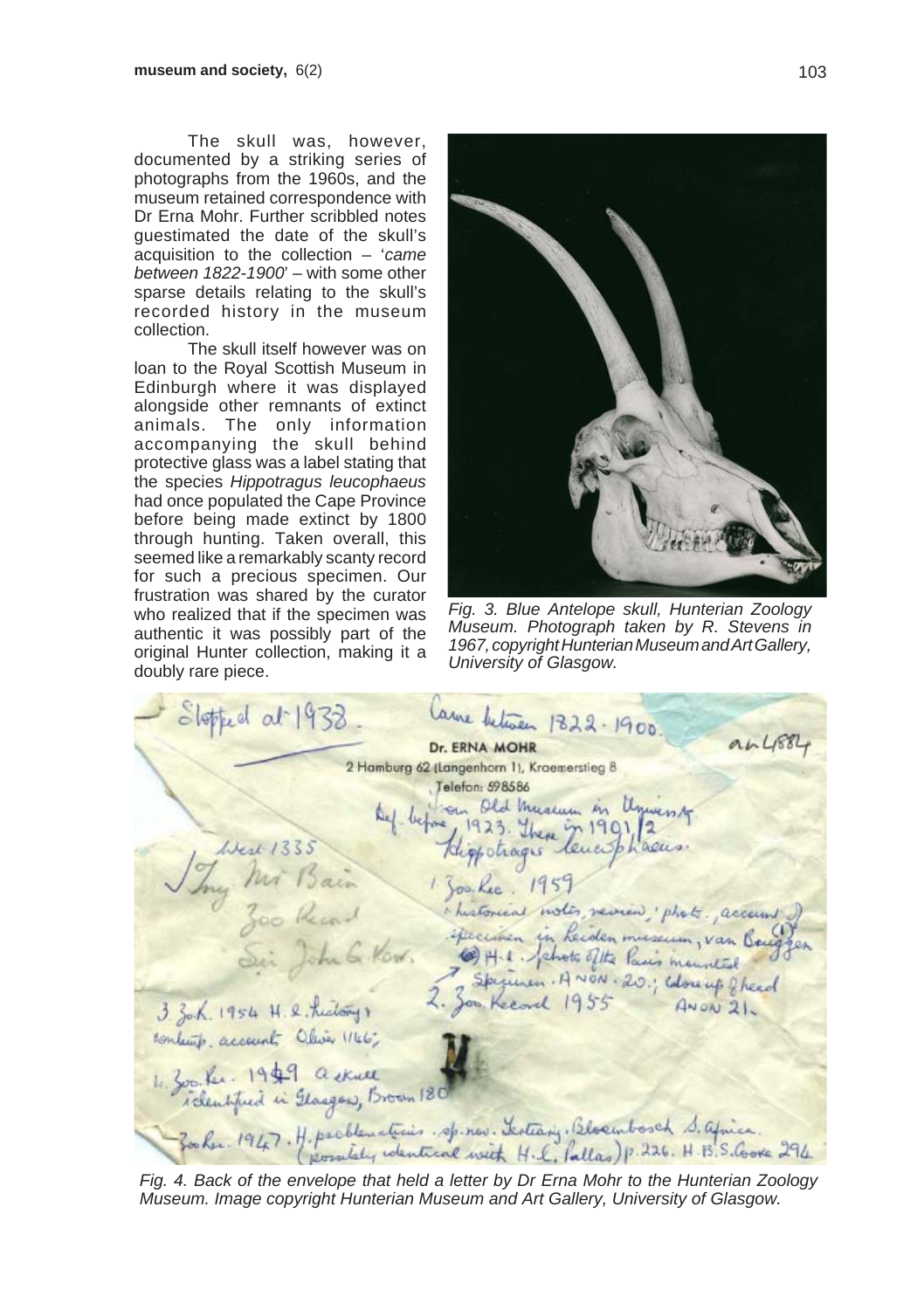The project developed by making use of the other existing remnants of the animal; we constructed an expanded repertoire of interpretation and engagement for the bluebuck beyond the immediacy of the 'Glasgow' skull and its partial object history. This process required reference to zoological and archaeological literature. We found that colonial trade in natural history specimens meant that all the historical remains we could trace were held in European zoological collections (Mohr 1967, Rookmaaker 1992).<sup>3</sup> Different kinds of analysis gave more or less certainty about its species identity. The skull is definitively of the Hippotragine family, which includes the endangered roan and sable antelopes as well as the blue antelope. Three out of four scientific papers concerning the skull (Broom 1949, Mohr 1967, Groves and Westwood 1995; *contra* Klein 1974) allocated it to *Hippotragus leucophaeus* (blue antelope) but we learned that expertise in comparative anatomy is now hard to find. Furthermore, comparative DNA analysis that was initiated through the project yielded no result.

Learning about this scientific work did not tease out 'facts' about the blue so much as reveal arenas of uncertainty - as cultural geographers and artist, we dwelt on the ambiguity that vexed zoological colleagues, who would regard much of the blue antelope's history as unrecoverable. Both historical records dating from the era of exploration of Southern Africa in the eighteenth century and later commentaries gave a most partial history. There was considerable inconsistency, for example, in explaining the animal's colour (see Cuvier 1827, Renshaw 1904) and very little indeed is known about its behaviour. However, the beauty and the rarity of the animal was often repeated. To our knowledge all records of the animal while it lived were made by European travellers and colonists. Full details are given on the website described below; in sum blue antelopes were first recorded by European naturalists in 1719 and were finally wiped out by 1800. This was a very short era in the species' lifespan that, alongside people, had colonized the Cape after the last glacial period. A small triangle of land in the Cape formed its last range (Klein 1987, Rookmaaker 1992). Coincidentally this was also the first area to be settled by farmers of Dutch descent.



*Fig. 5. The type specimen of Blue Antelope with colour chart, 2006. Photograph copyright Kate Foster/Naturalis.*

Recent academic work from various fields has attempted to reinvigorate the notion of object histories/biographies. However while 'things' are said to have biographies (e.g. Kopytoff 1986, Gosden and Marshall 1999), they have largely been used in academic research to help tell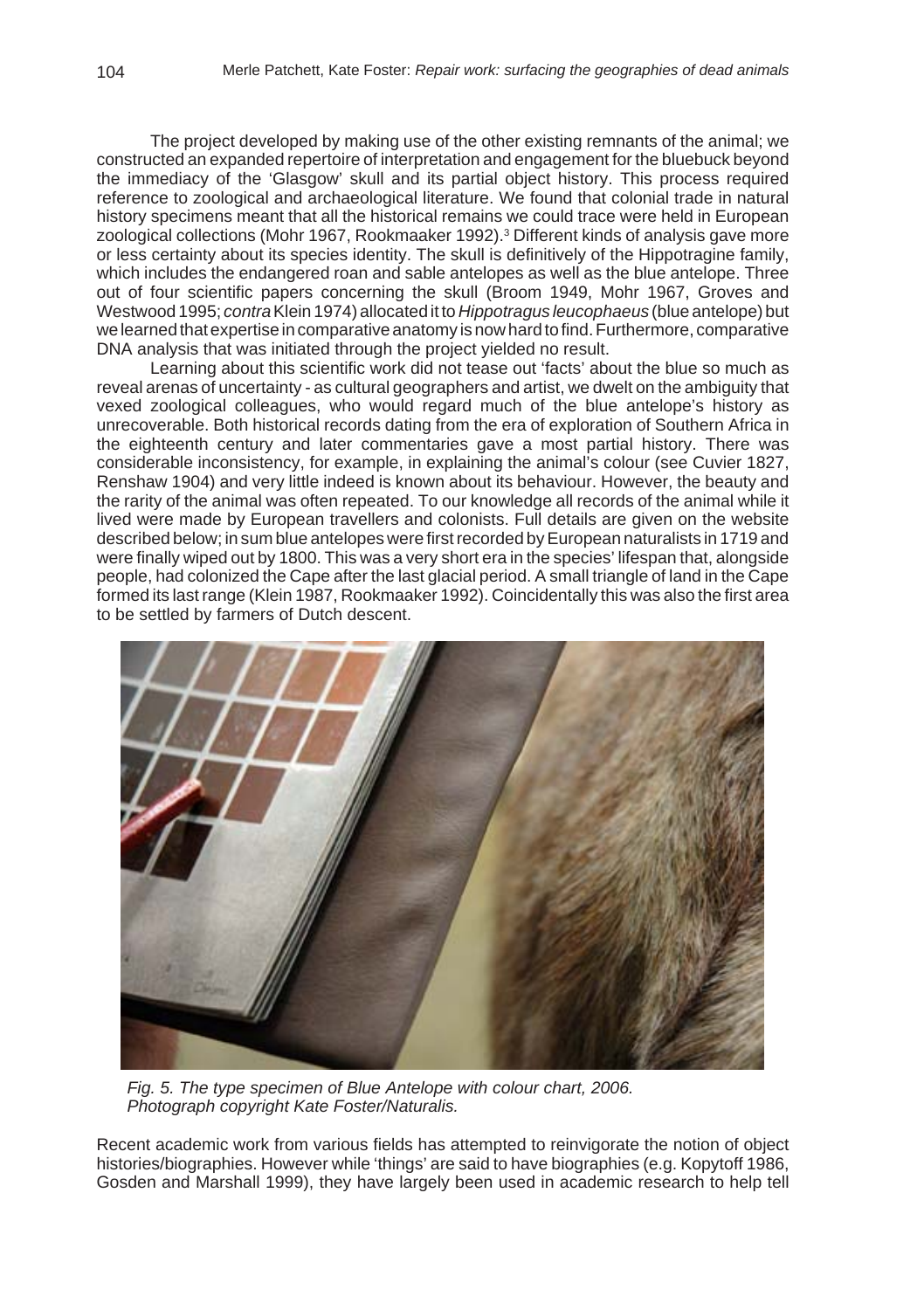stories about the people who collected them or the institutions that encased them: 'we are looking from the standpoint of the object but, we are looking *at* people' (Alberti 2005: 561, original emphasis; see also Hoskins 1999, Barringer and Fynn 1998, Gosden and Knowles 2001, Hill 2006a, 2006b). By contrast we sought to look at the animal from the standpoint of its fragmentary material remains, complementary to, but separate from, biological enquiry. As Garry Marvin has highlighted, the majority of zoological specimens 'do not begin to have a recoverable history until their final fatal encounter with humans' (Marvin 2006: 157). Therefore, following Erica Fudge (2002), it is difficult to avoid slipping back into anthropocentrism when recovering the histories of such animals because their remainders have been constructed or assembled by humans. Thus before the project had even begun it was already, to invoke Derrida *sous rature* – under erasure (Derrida 1976).

However, we experienced that there is creative and emancipatory force to be drawn from working *sous rature* (the idea that what is being attempted is impossible yet still essential). This became apparent when we visited the Blue Antelope specimen in Naturalis, Leiden. Unlike many other taxidermy mounts,<sup>4</sup> the Leiden specimen had a detailed object history that had been pieced together by two curators (Husson and Holthuis 1969) at the Rijksmuseum van Natuurlijke Historie, as Naturalis was formerly known. The curators accounted for the specimen's 'career' from acquisition to its display and use within the museum; careful sleuthing was required to piece together the specimen's movements between eighteenth century Dutch collections,

travelling by canal. This work was largely done in order to disprove Erna Mohr's (1967) suggestion that the Leiden specimen could not be demonstrated to be the one described as 'type' for the species.<sup>5</sup> While we were pleased that such a detailed record existed for the specimen, we worked on the specimen's importance beyond zoological science, reversing an inward looking logic into the inventories of museum accessions. Viewing the specimen itself offered a different mode of interpretation. Importantly, staff at Naturalis not only greatly valued the specimen for its zoological status as type specimen of an extinct species with precious few remains, with a clear object history, but also because it was an example of early and outstanding taxidermy.

We considered how to make creative use of the Naturalis specimen's extraordinary situation of representing an entire lost species, as type specimen. Photography had not been invented at the time of the blue antelope's demise, meaning that representations made while the species was alive were drawings, though possibly of animals recently shot dead (Le Vaillant, 1796).

Our preconceptions about its appearance were therefore oddly-shaped. When we



*Fig. 6. Visit to Blue Antelope specimen at Naturalis, Leiden, 2006. Photograph copyright Kate Foster/Naturalis.*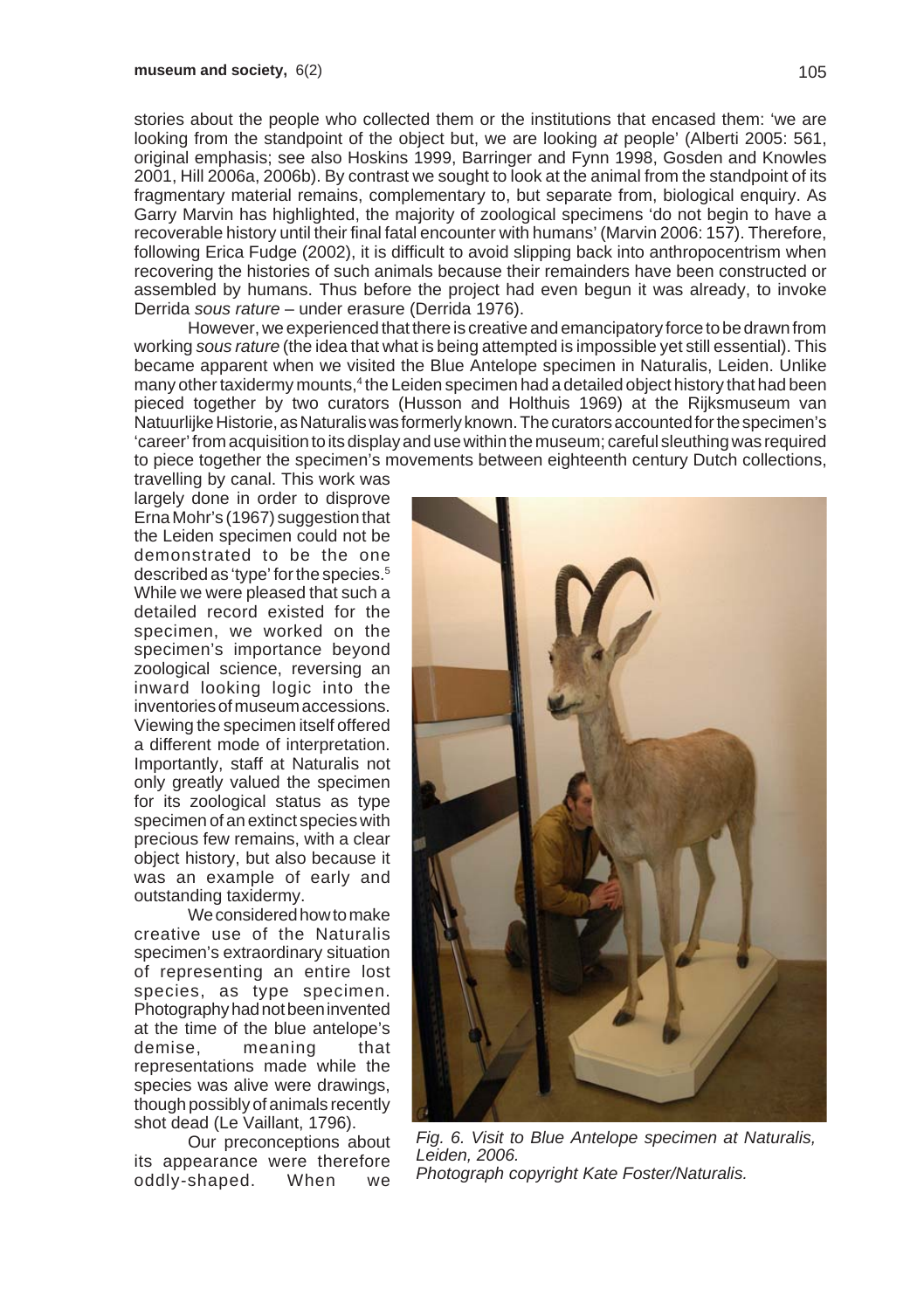encountered the 'animal' – in the skin if not the flesh – the enlivening effect of bodily presence intensified our desire to revive this longdead creature.<sup>6</sup>

Fleeting flashes of liveliness were extinguished by the obvious marks of material manipulation: 'pieces gone skew whiff, skin stiffened, seaming scars stretched wide, ageing needlework stood proud and vivid' (Foster and Lorimer 2006). Recognizing that the specimen had been thoroughly 'manhandled' illuminated the ultimate alterity of this species' prior 'real' life. Yet rather than view the entropy of the Blue Antelope mount as a dead-



*Fig. 7. Sketch by Kate Foster of a Blue Antelope, following that made in 1778 by the explorer and traveller Robert Jacob Gordon. Copyright Kate Foster 2006.*

end we considered this 'a generative death'. Caitlin DeSilvey (2006: 329) has argued that 'the disarticulation of a cultural artefact [can] lead to the articulation of other histories' and the disarticulation of taxidermy specimens can reveal evidence of the lived acts of their making and thus Patchett considers them as historical witnesses to how taxidermy was practiced in the past (Patchett 2008).

> While we could not physically disarticulate the Leiden specimen to get at its hidden artifice we knew from Husson and Holthuis' paper that it had been set up by the skilled Dr Klockner.7 As we knew from observing Summers' practice, taxidermy is premised on one's ability to respond creatively to what is (in the Heideggerian sense) 'ready-to-hand', emphasizing the importance of improvisation in the process (see Graham and Thrift 2007: 2). This improvisation was even greater at the time the Leiden specimen's was made; Dr Klockner would possibly have never seen a living blue antelope and would have had to 'make-do' with the materials and references that were available to him.

We echoed this taxidermic manner of experimentalism in our own repair-work. Rather than seeing the specimens as objects in isolation, we re-presented them in combination (along with other recovered materials recording something of the blue antelopes' existences) by making an online archive, or 'web-archive'. The absence of conventional empirical and archival evidence has encouraged a growing number of historical researchers to extend, disaggregate and distribute the once centred version of the archive and so have found greater licence to salvage, assemble and rehabilitate diverse forms of historical record (e.g. Benjamin 1999, Buchli and Lucas 2001, Lorimer and MacDonald 2002, Neville and Villeneuve 2002, Edensor 2005, DeSilvey 2006, 2007, 2008). The deliberate accumulation of diffuse historical fragments to form unconventional archives has been described by Lorimer (in press) as a form of 'make-do' method. Lorimer asserts that

*Fig. 8. Drawing from* A Geography of Blue *(Foster and Lorimer 2006).*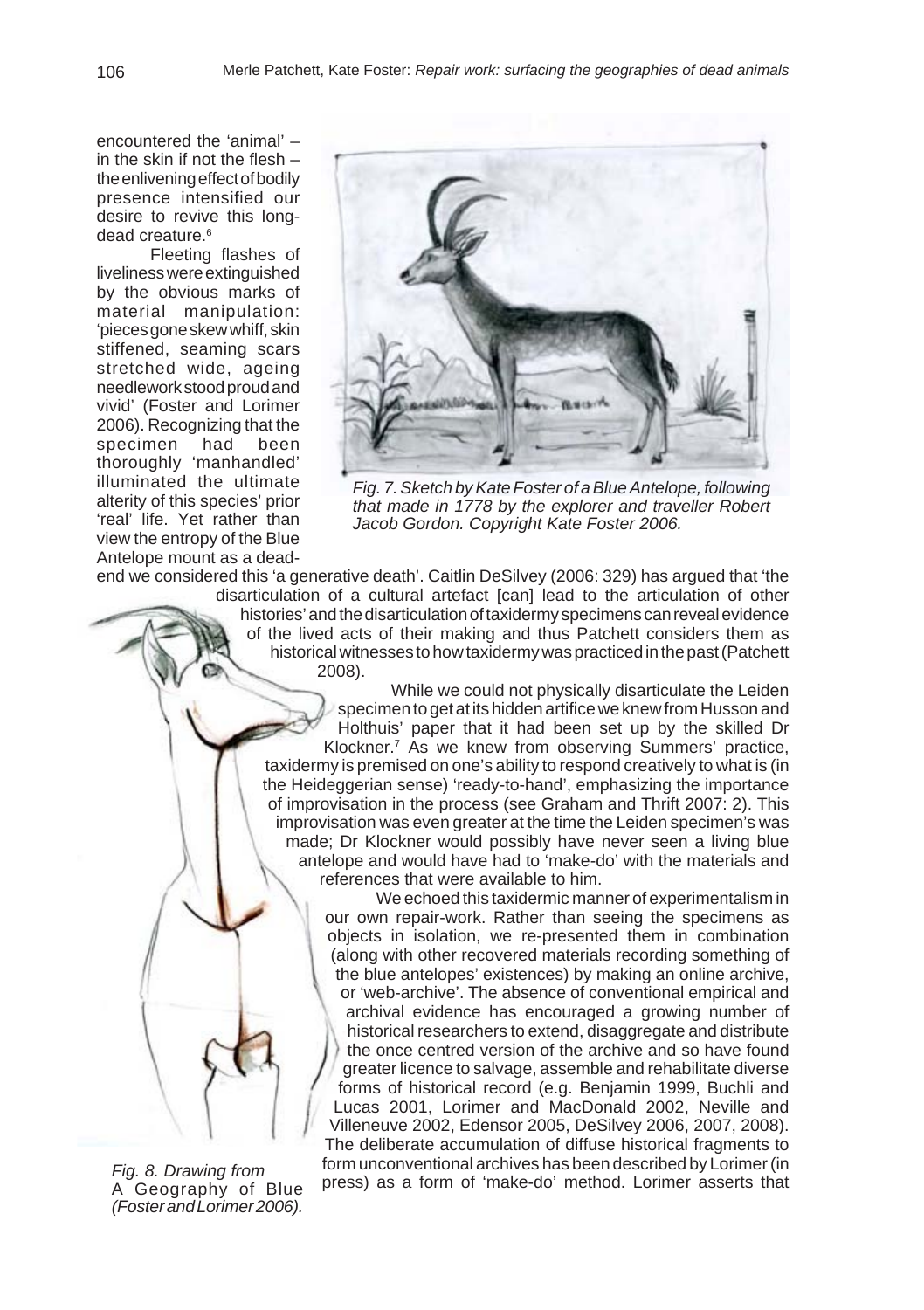'making-do' must be understood as an adaptive mode of inquiry where 'the massing of remainders, redundant objects, fragments and discarded substances dating from the past offers a renewable resource for the undertaking of historical research' (in press). While bringing seemingly unconnected materials into correspondence requires processes of 'manipulation, description, displacement' on the part of the researchers, we follow Lorimer's argument that the purposeful assemblage and rehabilitation of diverse and partial historical remains to form unorthodox archives holds both significant creative and political potential (DeSilvey 2007: 416). Not only do such assemblages insist upon more imaginative styles of composition and expression, but they can also assist in the recovery and construction of pasts and aspects of pasts that may be veiled or suppressed by more dominant and conventional forms of historical record. Furthermore, artistic and academic experimentation in 'artful-inventory' highlights the emancipatory potential of ad-hoc archiving as mode of presentation (DeSilvey 2008: 878; see for example Coles and Dion 2001; Deller and Kane 2005; Snæbjörnsdóttir and Wilson 2006; <www.meansealevel.net>). Such creative reworkings of the archive manage to subvert the archive's claim to authenticity and preservation while at the same time holding on to it as 'an imperfect but precious means of



*Fig 9. Type specimen of Blue Antelope at Naturalis, Leiden." Photograph copyright Kate Foster/Naturalis.*

accessing [and presenting] a lost past' (DeSilvey 2008: 894). Such work is therefore alive to the alterity of past lives (human or otherwise) and events, recognizing that what remains of them is always going to be partial, provisional, incomplete and, therefore, that what is being presented is always already under erasure.

The unconventional web-archive we created for the blue antelope presented something of the animal and its diverse afterlives (and our involvement in their construction) whilst also expressing that these were and will continue to be *sous rature*. Using the domain name



*Fig. 10. Head and eyes of a mounted specimen in the Natural History Museum Vienna. Photograph copyright Kate Foster/Natural History Museum Vienna.*

<www.blueantelope.info>, the material was organized into the following headings: Viewpoints; The Animal; Afterlife; and Habitats. Rather than reinsert the animal remnants into a new form of stable and ordered significance, we drew on ambiguity. A montage of the animal's material remnants (in a form of image-bank) stood alongside information we had collated about them individually and collectively, from all possible sources. As a mode of presentation, montage (taken from the French *monter* meaning 'to mount') reflects our adoption of some aspects of the practice of taxidermy (i.e. we wanted to

present something of the whole animal using its fragmentary remains) whilst at the same time not claiming to authoritatively represent it (Doel and Clarke 2007: 890). As our interpretation of taxidermy practice did not centre on achieving perfection, it meant our 're-assembly' of the blue antelope could be playful and provisional. The website also details other outcomes of the project including events and presentations and uses artistic licence to make contemporary connections.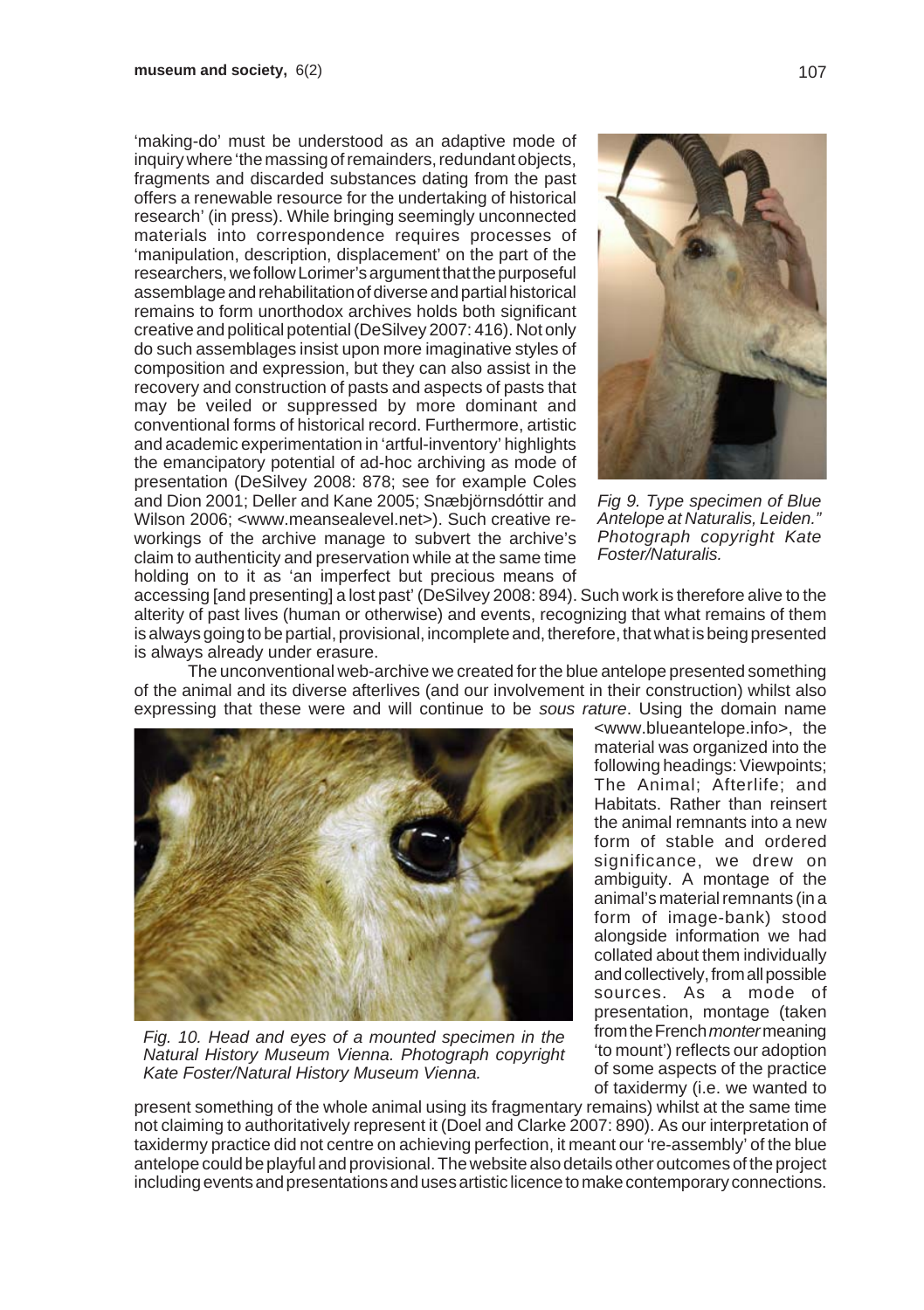Notably, the blue antelope's former vegetation habitat (renosterveld) is now also endangered (Krug *et al.* 2004). On a practical note, we found that lively discussion occurred through direct contact, but rarely via the website – in part because the blue antelope has largely been forgotten in South Africa as well as Europe (Klein 1974) - so an interactive element was dropped. It was designed with small images, less energy-hungry, and usable on the lower bandwidths to be encountered in South Africa. A later study visit showed that online resources in that country were less accessible than expected, certainly outwith major institutions.



*Fig. 11. The Blue Antelope specimen at the Natural History Museum Vienna. Photograph copyright Kate Foster/Natural History Museum Vienna.*

The web-archive not only provided new ways for people to look at and engage with the few remains but also offered a compilation and digest of knowledge about the animal which had previously only been scattered across discrete museological communities and zoological periodicals. This is in tune with Suzanne Keene's recent observation that work on museum collections 'may address the understanding of objects themselves or it may tackle questions of broader significance, using objects as evidence of history or cultural practices' (2005: 45). For us, at least, the steady accumulation of knowledge and the process of re-presentation opened up a dialogic space whereby awkward but more pressing geographical questions could be asked: 'By which world should the blue antelope be known? By what territorial arrangement should we place it? And according to whose voice, language, values?' (Foster and Lorimer 2006). What happened to the blue antelope in life and death, and between dates and locations, can spark interest and prick consciences: suggesting stories to be told according to site, situation, circumstance and social relation. It was productive to think about the blue antelope as being comprised from an assemblage of past and present movements, looking at it 'in life' (Ingold 2006, 2007). In offering an assemblage of views of the animal in life and death, our aim was to ensure that this remained open to further creative acts of understanding.

One outcome of this project was the instatement of the blue antelope skull in the permanent display of the refurbished Hunterian Museum, the specimen's most recent physical relocation and elevation in museological status. An opportunity for further generative research presented itself in the form of a position of artist-in-residency at Stellenbosch University in the Cape of South Africa, close to where the last blue antelopes lived.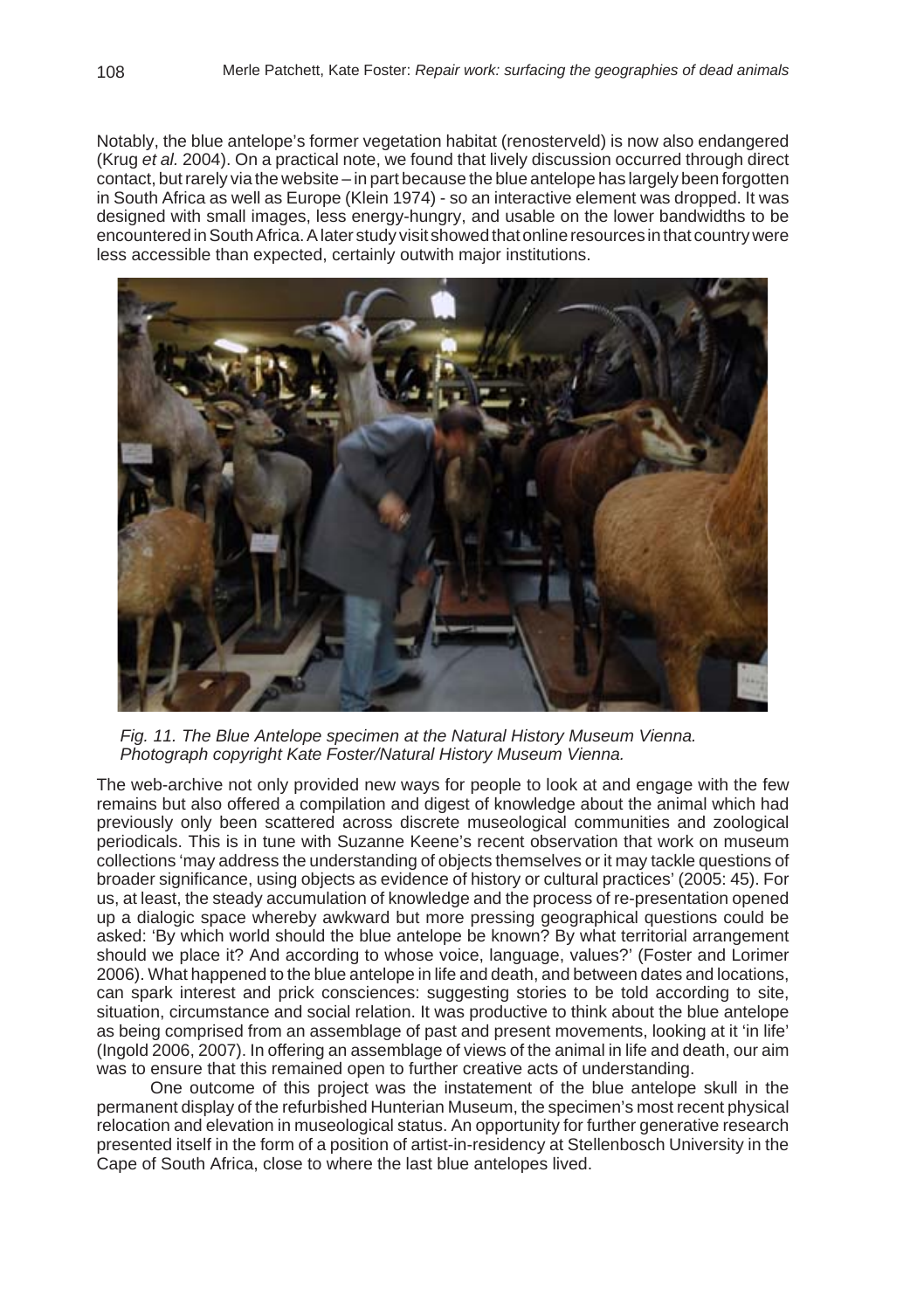

*Fig.12. Soetmelksvlei, near Greyton, Cape Province, 2007. This was where Le Vaillant (1796) recorded shooting a Blue Antelope, in the animal's last ranges. Photograph copyright Kate Foster.*

This further work by Foster emphasizes some of the postcolonial complexities surrounding this specimen. The Taxidermy Working Group of the International Committee for Museums and Collections of Natural History suggested that museums should value 'exotic' specimens and be inventive in how the are displayed, considering their importance to 'source' communities (<http:/ /icom-nathist.de/icom/nh-wk1.htm>). In Cape Province, such an invocation was strongly imbued by *sous rature*. From the outset, we realized that indigenous languages in this area were no longer spoken, and soon found few people know blue antelopes ever existed - what exists is concentrated in the realms of academic archaeology and biology. Cultures have been extinguished, and the eradication of Khoi and San people in Southern Africa, who lived alongside the blue antelope is a particularly shameful story (see Skotnes 1996, Skotnes 2007). The only non-European name for the antelope recovered to date is from Lichtenstein (1812), who recorded a 'Khoosa' term, *iputhi*. We do not advocate ethno-zoological study, rather we illustrate the complexities of attempts of putting historical zoological specimens to contemporary use. Still, it was not enough to simply communicate knowledge between different disciplines. Wicomb, a South African novelist living in the UK, offers inspiration. She has referred to a need to write in a realist mode, and at the same time not impose order on reality; '[P]recisely because there isn't order, there is conflict and that's not only in the South African situation... I think it's important to have chaos on the page' (Wicomb 2001:251). As Foster and Lorimer (2006) articulated: 'Any distinction made between the spheres of the personal and the cartographic is, of course, a fiction. The relative positions of centres and peripheries in the blue antelope's biography are at once confirmed and unsettled by our collaborative actions of seeing and narrating'.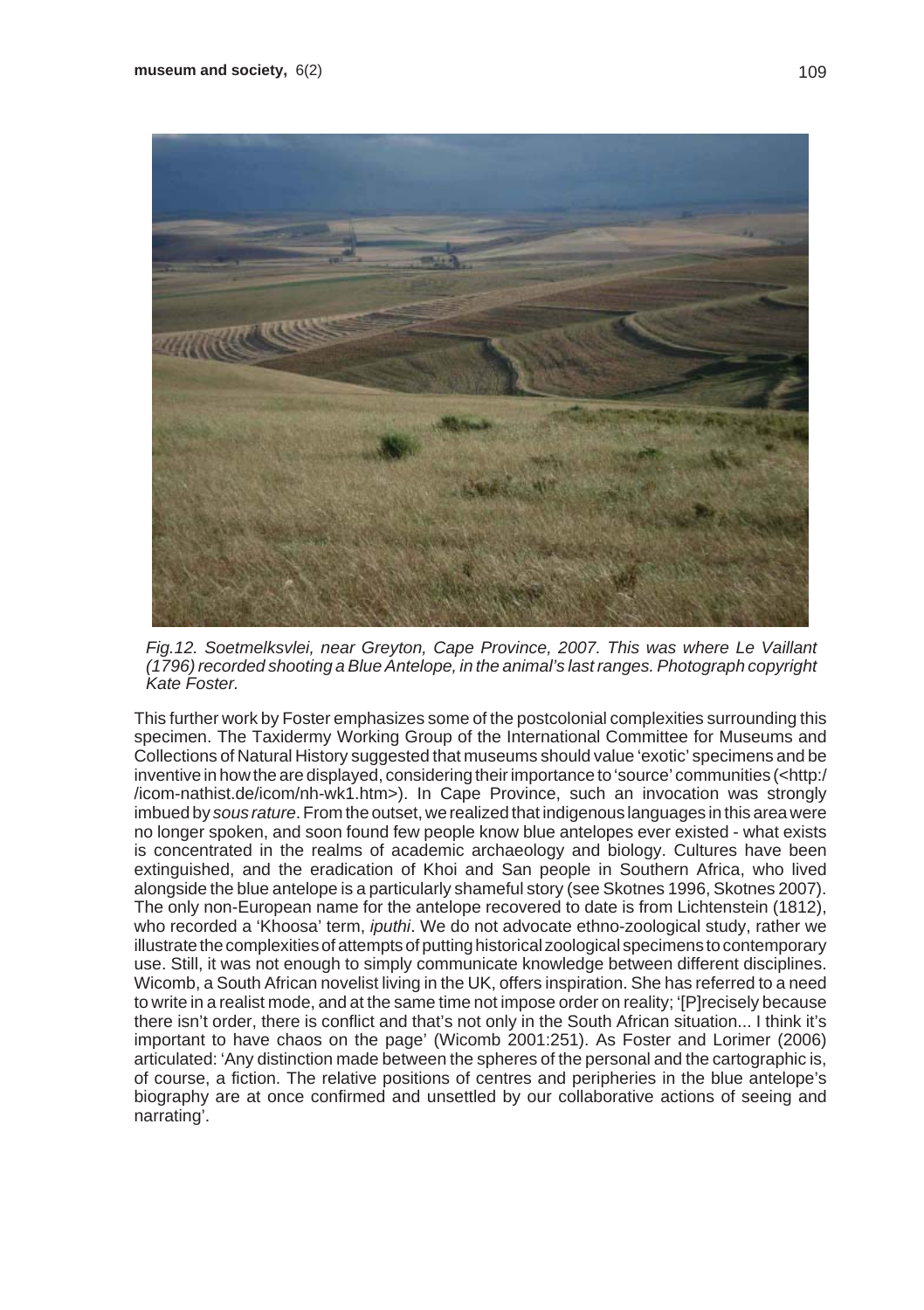### **Repair work 2: an exhibition** *Out of Time*

… their existence in themselves reverberates with a menacing excess allowing for potential monstrosities to be enacted. (Dewsbury 2000: 491)

This section documents a cross-disciplinary temporary exhibition of work within a zoological museum. We explain the characteristics of the museum, and the contribution each piece made, in order to show how this too can be considered a work of 'repair'.

The Hunterian Zoology Museum is embedded within the Environmental and Evolutionary Biology Department of Glasgow University and is open to the public. It also plays an important role in the department's teaching and learning programmes that ensure the collections are routinely used and added to. The exhibition *Out of Time* took place at the Hunterian Zoology Museum in June 2007 as part of the Glasgow Science Festival. This drew on sustained interdisciplinary relationships and was a practical outcome of different artistic practices (Foster, Roe, and Brice) and geographic investigations (Patchett and Lorimer) into ways that zoological collections can be reactivated, obviously from a cultural rather than biological point of view.<sup>8</sup> Each exhibitor teased out an aspect of a specimen's entanglement with human activity, both present and past. The craft of taxidermy gave a frame for providing information as well as artistic departure point for surfacing the invisible work behind the making and maintenance of zoological collections.

Production was achieved on a shoe-string budget, necessitating the creative use of existing resources and materials and cross-disciplinary knowledge and expertise. This 'lo-fi' production risked disappointing audiences used to exhibitions employing brand-new media and materials from the contemporary globalized economy. Yet we became loyal to a 'make-do' approach to production because exhibits could be quietly inserted in keeping with the aesthetic of a Zoology Museum that was last refurbished in the 1970s. Facilitated by the curator, Maggie

Reilly, we ensured that the inserted pieces offered a new 'take', yet also renewed interest in the existing displays. Reilly, constrained by resource allocations, welcomed the expanded use of the collections and additions to the museum's display. Reciprocity was at work here: our research fed into Reilly's knowledge of object histories and her expertise helped us (used to working with academic and arts audiences) tune the exhibits towards a general public. The exhibition was more than an exercise in interpretation, as the artists could work with the tools of their trade: humour, metaphor and irony (Dion 1997). We stated that we were 'looking at those fine lines between life and death, nature and culture, the artificial and the real'. But we also consciously created an interdisciplinary space in which to transgress those lines sometimes drawn between fine art and visual communication, geographical and artistic practice, sculpture and taxidermy. The collaborative work suspended criteria imposed from our respective disciplines in favour of a supportive search for shared interests and values. This could only happen through committed voluntary effort – and because it was enjoyable.



*Fig.13. Under construction. Image copyright Merle Patchett.*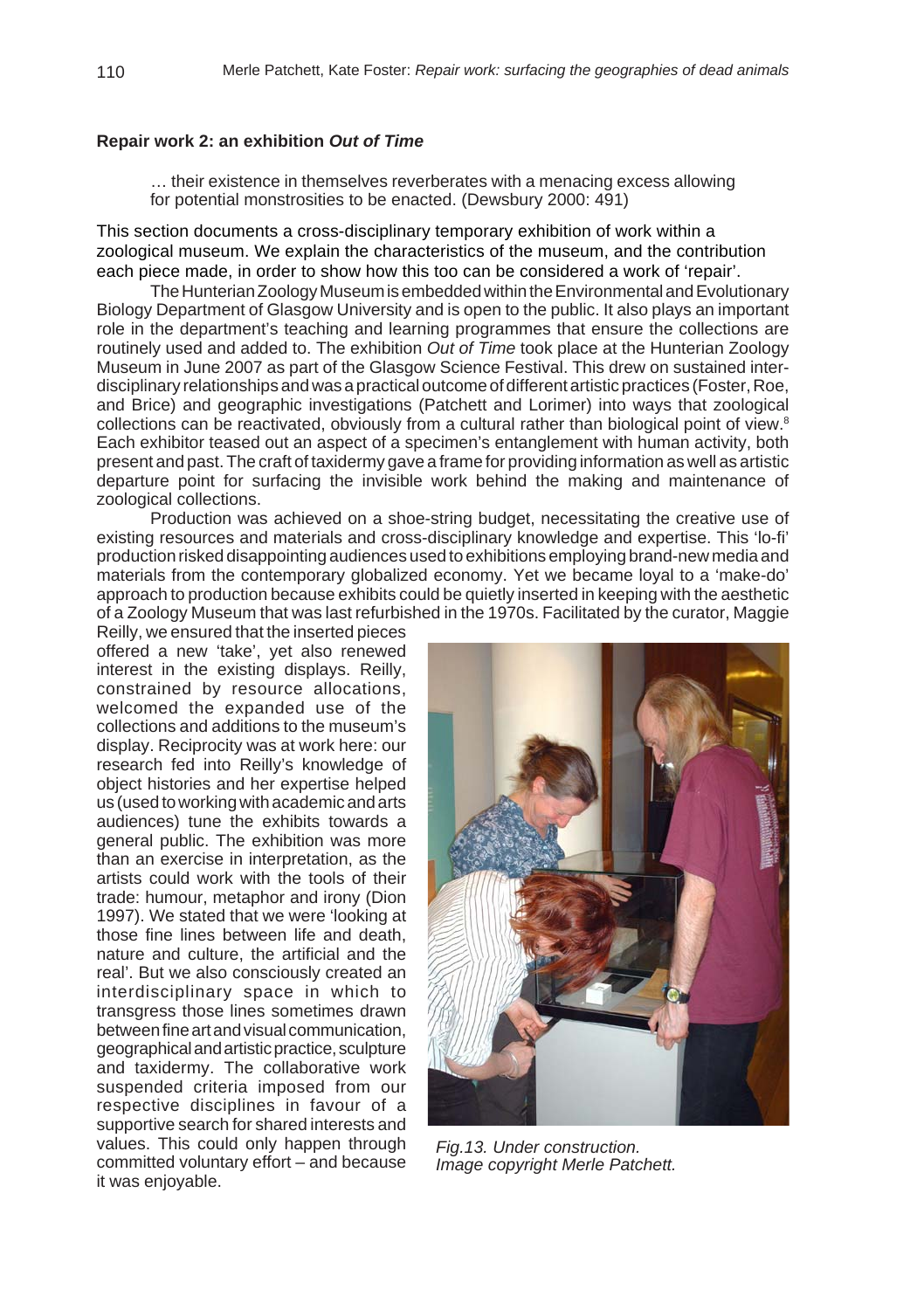Each exhibit showed something taken *Out of Time* in a different way, offering different realities and possibilities of animal lives. We used the museum layout strategically to make juxtapositions and to offer 'intimate encounters' within the taxonomically systematic arrangements. Bonnell and Simon (2007: 66) describe the notion of an intimate encounter as 'an exhibition experience which offers visitors the potential for insight that may support new ways of relating with and within the world around them'. Simply put, we wanted to offer visitors new ways of relating to a zoology museum and its collections and, more specifically, to emphasize the potential of working intimately with the unique histories of individual specimens. The rationale of acquisition by zoological museums is scientific, but specimens also acquire cultural value which is often reflected by the institutions through the cultural importance of the collector or more perversely by the increasing rarity of the animal it represents. As Poliquin (2008 in this issue) outlines, some museums are recognizing the potential untapped cultural value of their zoological collections. However, in representing them as 'cautionary tales, biographic memorabilia or as relics from past generations' they merely move from using them as static props for natural history to recasting them ossified relics embodying particular historical ways of seeing nature. Our collective aim was to amplify the polysemy of selected specimens through a critical engagement with the complex histories of the zoological specimens and collections on display. Contained within these displays are pasts and practices that are both 'inspiring and despairing' and we wanted to communicate this (Bonnell and Simon 2007: 65). We each had to step beyond theoretical critique or intervention and ask what it was we wanted to communicate, what exploration did we want to encourage, and what did we want to subvert? We now provide details of selected exhibits.

## **Intimate encounters: practical taxidermy - work** *Out of Time* **by Merle Patchett**

When packing specimens of antelope, etc., for sending home, it is always advisable so far as possible to pack the skins separate from the skulls and horns. It is generally far better to attend to the preserving of your own specimens, than to trust to native agents or servants; if you are compelled to trust to them at all, never sanction the use of lime in the materials they employ, even in small constituent. (Ward 1880: 21)

Taken *Out of Time* and context, Patchett mused whether period taxidermy manuals could offer insights into the past practice of taxidermy. A range of manuals were presented: Rowland Ward's *A Sportsman's Handbook* (1880), Montague Browne's *Practical Taxidermy* (1878), the British Museum's *Handbook of Instructions for Collectors* (1904), and John Rowley's *Taxidermy and Museum Exhibition* (1925). When presented together and alongside the other exhibits the texts offered a historical frame for both the exhibition and the museum's taxidermy collections. The range of texts also gave insights into how taxidermy was practiced differently in the past: from trophy collection and preservation, to amateur natural history enquiry, to elaborate museum modelling. Texts like Ward's *Handbook* also made reference to the more problematic legacies of the craft.



Ward's book was left open at a page which presented a striking image of the tiger being 'stripped'. While the image itself is arresting, Patchett was interested in conveying what it failed to show. The set of ghostly disembodied hands, while alluding to the skilled hand-craft required for skinning a carcase, are misleading in terms of exactly whose hands were doing the work. Contrary to Ward's advice above, it was usually *Fig.14. Skinning a tiger. From Ward 1880.* indigenous field attendants who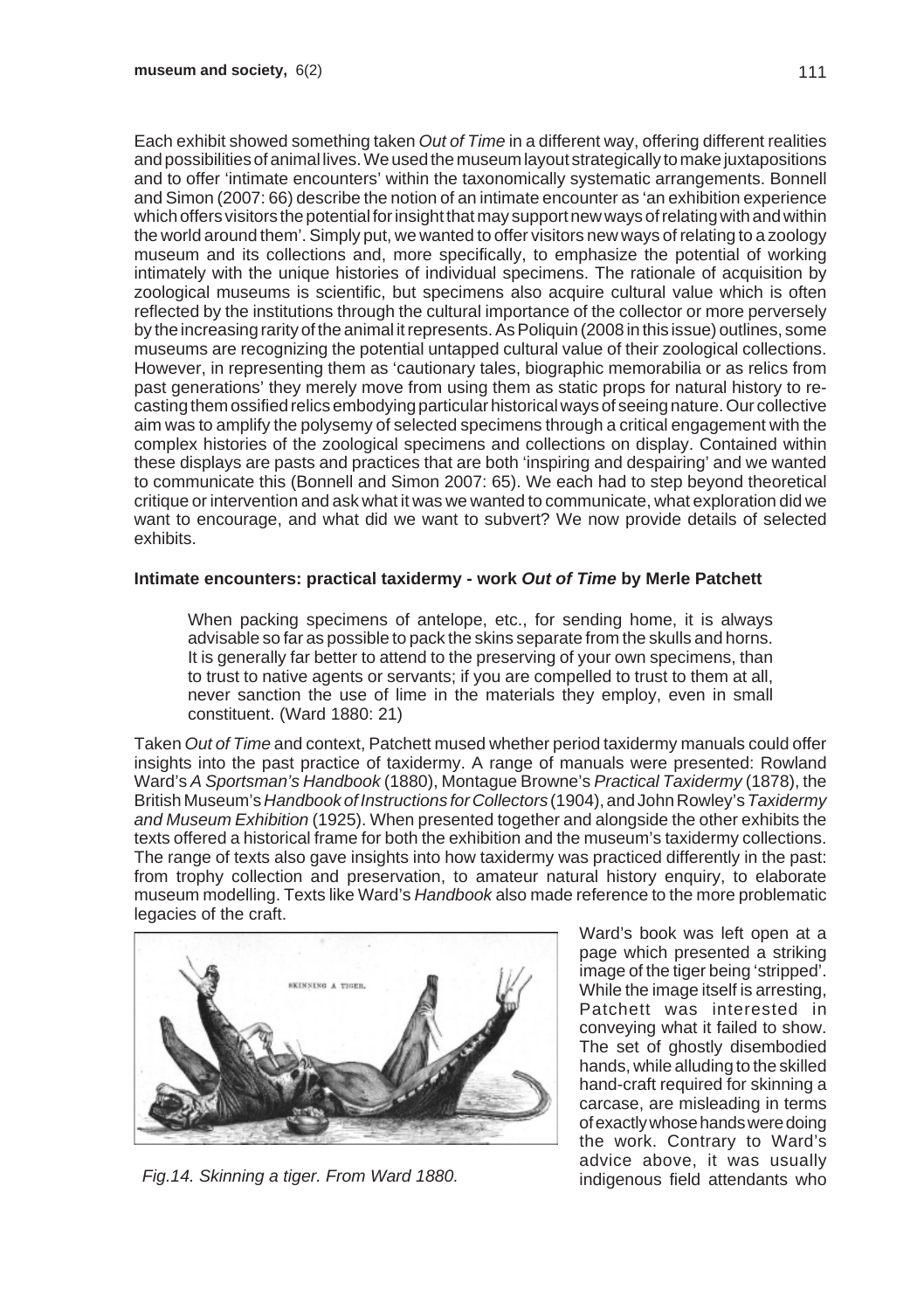actually performed the task of skinning and preserving kills. The image also fails to portray just how difficult it would have been to strip a large mammal like a tiger in the heat and with basic equipment. Speed, dexterity and a strong stomach would have been vital for ensuring the preservation of the coveted skin before the process of decay took hold so large teams of attendants were often employed. A skinning knife was displayed alongside the manuals to add a sense of menace, helping people to imagine the process which had been applied to permanent displays of mounted animals elsewhere in the museum.

#### *Paddling Gull/Kingfisher* **– work** *Out of Time* **by Andrea Roe**

Andrea Roe worked with the taxidermist Peter Summers as Leverhulme artist-in-residence in the 'Department of Natural Sciences' at the National Museums Scotland, and introduced us to this practice. She herself explored the correspondences between her artistic practice as a sculptor and the craft of taxidermy.<sup>9</sup> Working alongside a taxidermist gave her a deeper appreciation for the great skill it takes to successfully separate a skin from a body and rearrange it in lifelike form. Taxidermy is a practice often thought of as macabre and gruesome, yet Roe, through her time spent working alongside Summers learning the craft, recognized that there is something poetic if not beautiful about transforming dead animals into specimens that appear to be alive. Roe therefore concerned herself with capturing these critical moments of the process. She presented two of the outcomes of her residency at *Out of Time* – *Paddling Gull* and *Kingfisher*.

*Paddling Gull* was produced in collaboration with Peter Summers and Darren Cox (clock maker at the NMS). Crossing the traditional mimetic crafts of taxidermy with mechanical and electronic design, the team produced *Paddling Gull* - a hybrid of an authentic Herring Gull skin, taxidermy bird body and animatronic legs. This modified Herring Gull demonstrated footpaddling: an activity particular to birds where they paddle the ground to imitate rain bringing worms to the surface which they subsequently eat. The gull



*Fig.15. 'Paddling Gull' test. Image copyright Andrea Roe.*

was programmed to 'perform' every 15 minutes. Christa O'Keefe commented that 'there's something both touching and comical about the frantic tap dance and blank animal look of succumbing to instinct, as well as surreal to see "outdoor" behaviour practised in a bare plexiglass display in an institution filled with dead things' (O'Keefe 2007). Roe's rationale for creating 'little monsters' like *Paddling Gull* is that they are a visual and sensory means for revealing moments of nature to a museum public, acknowledging that 'it's rare for a human to be there at the right time' (O'Keefe 2007). Thus, while Roe's works are not human in either their technological or biological components, they still powerfully evoke our 'essential human-ness by bringing together our scientific knowledge of the natural world, mastery of invention, and marvellous ability to invest symbolic meaning in objects and experiences' (O'Keefe 2007).

Roe also presented *Kingfisher*, a video which depicted Summers' mounting kingfisher skin. Roe was keen to convey to a wider audience that taxidermy can be a delicate and creative practice. The film shows hidden aspects of taxidermy: the great skill it takes to remove a skin from a body and rearrange it in lifelike form, the tenderness with which dead bodies were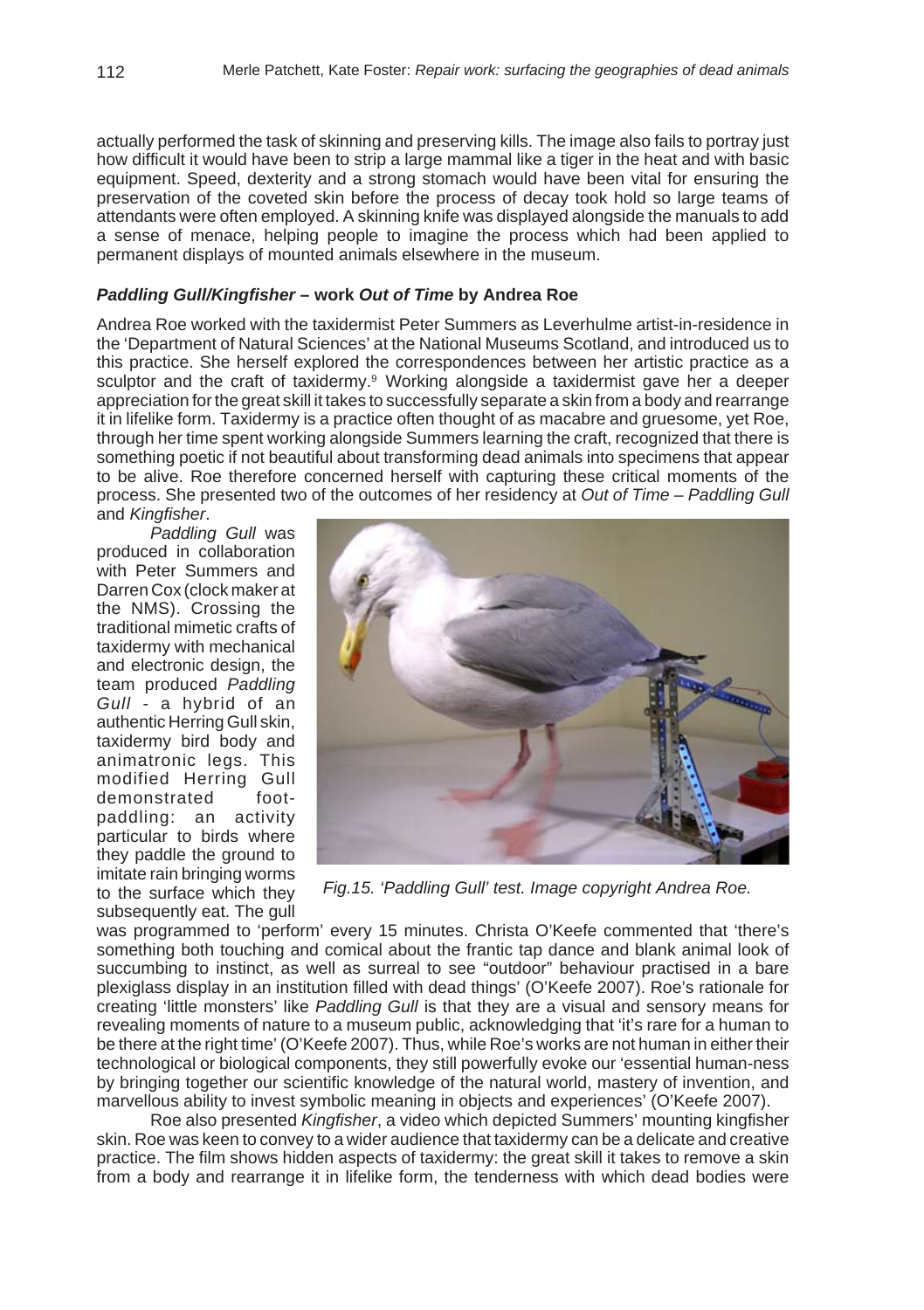

*Fig.16. Still from Andrea Roe's film* Kingfisher*. Image copyright Andrea Roe.*

handled, and the tension between life and death held throughout the process. Eric Laurier has written that 'magicians warn us off an interest in the mechanics of their tricks that might spoil the thrill of what is dramatically presented to us' (2004: 377), in which case Roe's revelation that taxidermy specimens are assembled from wellpractised techniques could have reduced the mystery and ambiguity of the other taxidermy specimens on display. On the contrary, we found that watching Summers' perform his 'tricks' on a kingfisher skin wakens you to the magical moments

of skilled taxidermy practice while also offering the viewer a resource from which to wonder about hidden processes that brought the other specimens to their finished form behind glass.

## *BioGeoGraphies* **and the** *BIOGRAPHY OF A LIE* **– work** *Out of Time* **by Kate Foster**

Kate Foster showed a résumé of previous work from the collections, dating from 2002. *BioGeoGraphies* is the main current of her artwork, being a series of interventions in the afterlives of zoological specimens requiring cross-disciplinary and collaborative work. Environmental issues act as points of departure for works that draw out complexity and complicity in polarized issues. In *Disposition* (2003) she explored the ongoing persecution of birds of prey in the interests of game shooting. The project involved taking a museum cabinet skin of a hen harrier to the place where it had been killed in 1921, on the Duke of Westminster's Estate in North West Sutherland. The cabinet skin of a female bird, whose plumage is camouflaged for ground nesting, was laid on a swatch of tweed donated by Westminster Estates. Traditionally, hunters and ghillies wore tweed specifically designed to match the plant

cover on individual Highland Estates, thereby improving their own camouflage.

A second component of this *BioGeoGraphy* of a hen harrier departed from the source stated on the museum label: Reay Forest. Foster photographed the hen harrier specimen exactly on the point now marked on maps as Reay Forest. This point is now a spruce plantation where harriers actually cannot nestand indeed, the term 'deer forest' as used in Scotland is confusing because it refers to open moorland.



*Fig.17. Photograph entitled 'Disposition 2', Kate Foster 2003. Copyright Kate Foster/Hunterian Museum and Art Gallery, University of Glasgow.*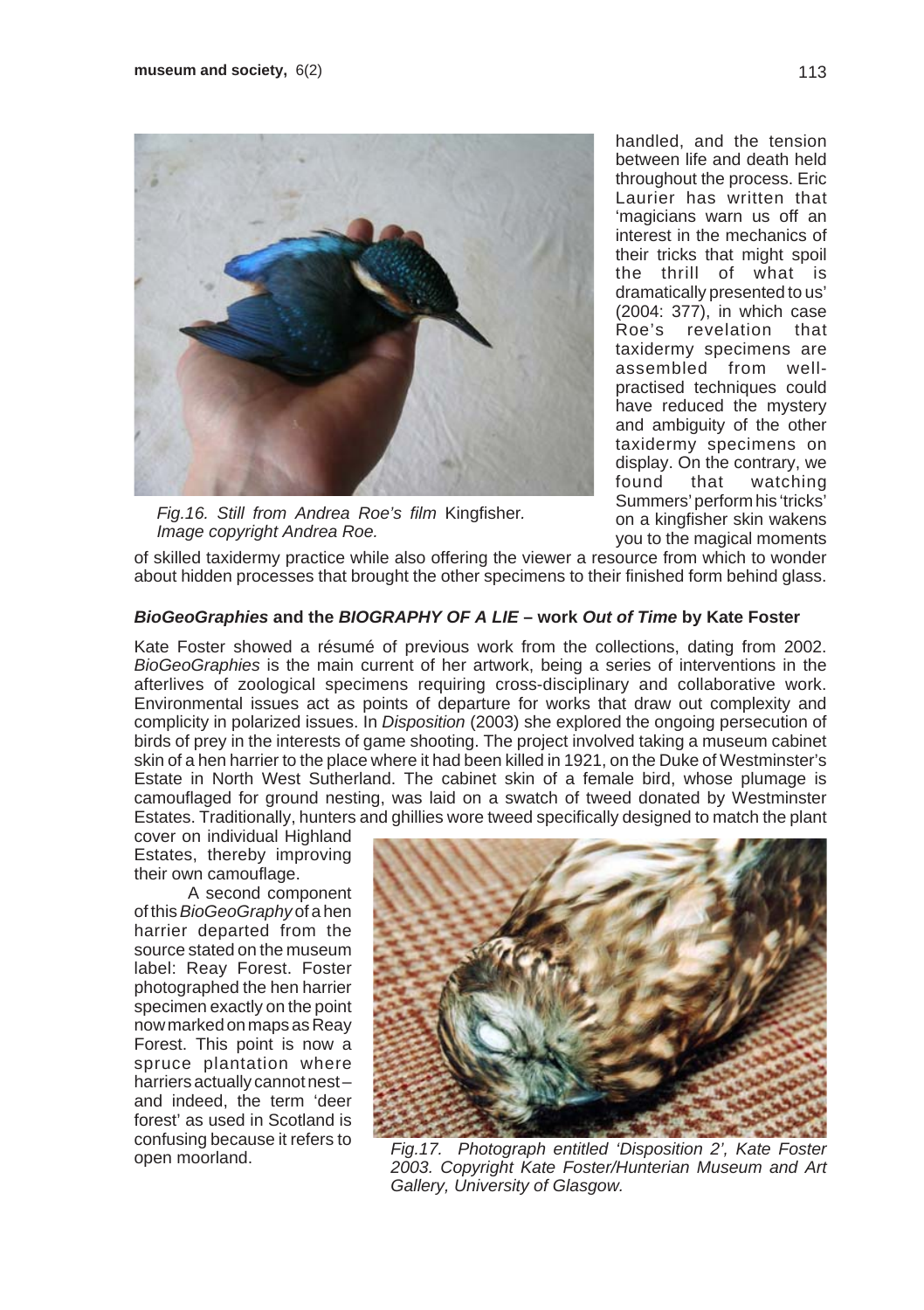

*Fig.18. Photograph entitled 'Disposition 1', Kate Foster 2003. Copyright Kate Foster/ Hunterian Museum and Art Gallery, University of Glasgow.*



*Fig.19. 'Egret/Powder Puff' exhibit, modelled by a Hunterian Zoology Museum specimen, from the series 'BIOGRAPHY OF A LIE', Kate Foster, 2002. Copyright Kate Foster/ Hunterian Museum and Art Gallery, University of Glasgow.*

This reworking of the unique history of the hen harrier specimen relied on its context, and also the background knowledge of its targeted audience, to bring out the various references made in its representation. Apart from Blue Antelope (already described in this paper), her *BioGeoGraphical* work includes collaborative work with Hayden Lorimer, *Cross-Bills*, and ongoing work on a swallow specimen carried on its former migration route to South Africa in a Boeing 747.

Other artwork shown by Foster included a mounted bird (a museum specimen) sporting body jewellery. This body jewellery was inspired by Victorian fashions and the birds' natural history, and reworked the history of the Victorian plumage trade which endangered certain species. The title the *BIOGRAPHY OF A LIE* came from an anonymous pamphlet issued by the Royal Society for the Protection of Birds in 2003, fulminating on the hypocrisy of a trade where shopkeepers and their customers collusively labelled real feathers as 'fake', to avoid moral retribution.

Feedback in the comments book suggested that in combination the exhibits could awaken curiosity and reflection:

Fascinating range of bookworks – 'biography of a lie' really thought provoking – I love the range and ambition. So many thoughts swirling round my mind – made me see and think about the other exhibits in this room in greater depth – makes me want to find out about their stories.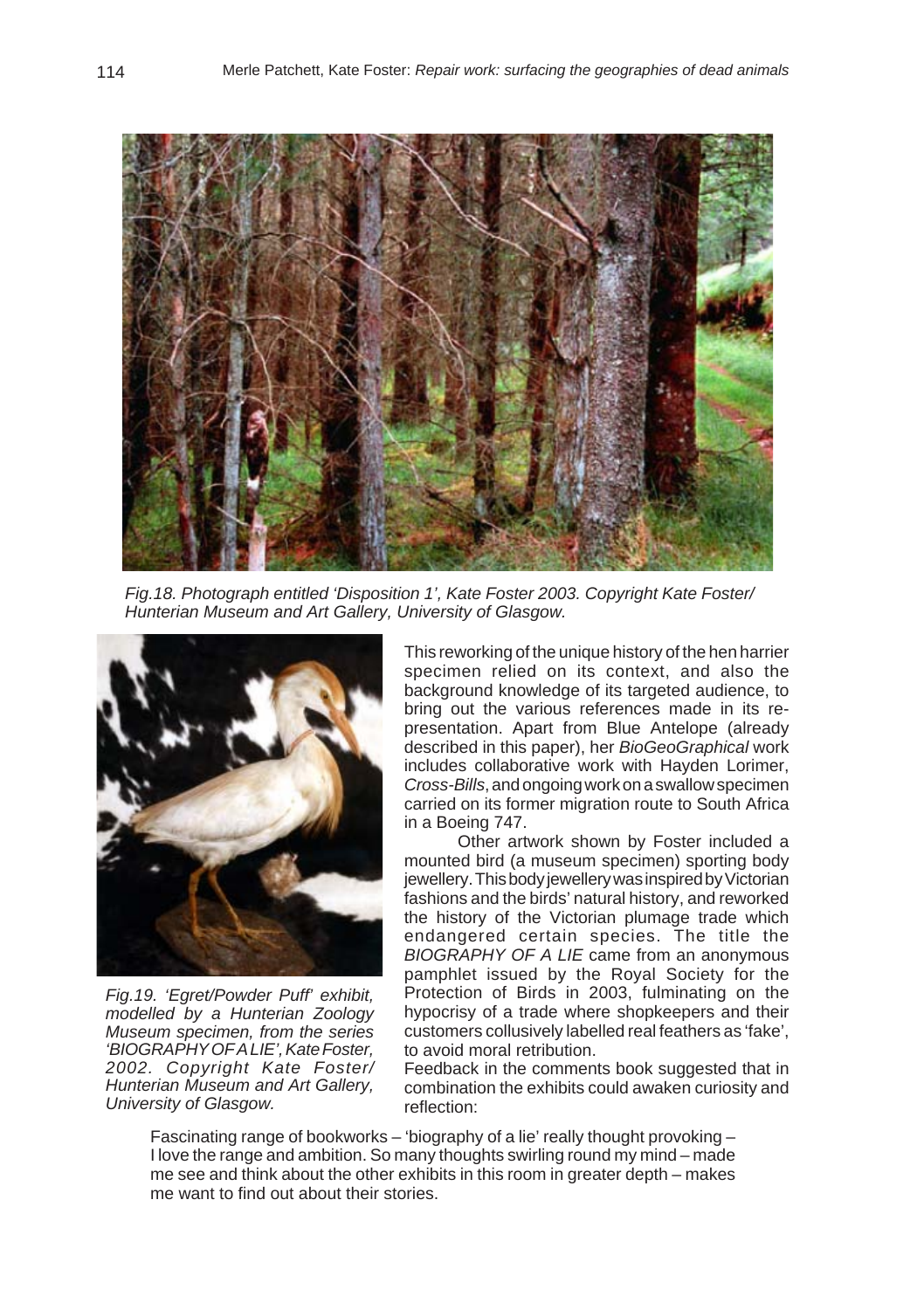Great work. Intriguing, funny, thought provoking. And, I had forgotten what a great wee museum this is.

It was very interesting it made me think about the other exhibits. I wasn't fond with the video on how you stuff birds. But it was really amazing a day I'll never forget.

#### **Conclusion**

An experimental engagement with taxidermy practice, an object history (of the skull of an extinct animal, the blue antelope), and a display (the temporary exhibition in a university zoology museum) have acted as means to 'repair' the afterlives of specimens in collections now marginalized (Graham and Thrift 2007). Initially, in order to challenge the priority given to the representational surface in other academic and artistic engagements with taxidermy and zoological collections, we drew inspiration from observing the excellent taxidermy practice of Peter Summers. Surfacing the invisible work behind the making and maintenance of zoological specimens and collections allowed us to view specimens as 'in life' and, therefore, refocus on recovering the past and emergent practices and relationships that produce and maintain zoological specimens and collections in our experimental repair works (Star 1999). Reflecting Summers, we sought to work intimately with individual specimens, to revive them by restoring them within entangled natural and cultural geographies of their making and continued maintenance. Yet as the example from blue antelope project showed, there was a gap between our desire to revive the blue antelope's material remainders and the obvious alterity of both the species former real life, and also the afterlives of its material remains. Rather than respond negatively to this sense of loss and alterity we sought draw creative force from working *sous rature* (Derrida 1976) and from the understanding that 'repair does not have to mean exact restoration' (Graham and Thrift 2007: 6).

The creation of a revitalized object history in the form of a web-archive marked a willingness on our part to work with ambiguity and alterity. Our objective was not to simply piece the fragments of the blue antelope back together, but instead to 'trace out the threads and follow their convolutions' to emphasize the animals' importance beyond the annals of museum collections and zoological science (Pile 2002: 116). We avoided examining the blue antelopes' material remains as objects in isolation and instead re-presented them in combination with other recovered sources referring to aspects of their existences. We therefore presented a montage of blue antelopes' past lives and the entangled cultural and natural geographies it once and still does inhabit, to move past 'an entirely negative reading of [their] material dislocation and dissociation' (DeSilvey 2006: 318). This was in response to a sense of something missing, wanting more from the ways that the blue antelope was presented by the museums where the priority was to (separately) authenticate and preserve the specimens' as rare examples of an extinct yet distinct species. Overall, the web-archive offers an expanded repertoire of interpretation and engagement for the blue antelope, whilst ensuring that what is presented remains open to further creative acts of understanding.

Similarly, the exhibition *Out of Time* drew on combined cross-disciplinary perspectives to amplify the polysemy of the specimens we re-presented. Zoological specimens (and their histories and geographies) inhabit the 'blurred terrain where nature and culture and not so easily (as if they ever were) distinguished and dichotomised' and we sought to communicate this (Harrison *et al*. 2004: 9). More specifically, we wanted to emphasize the potential of working intimately with the unique histories of individual specimens to elicit different kinds of knowledge and viewpoints about them beyond the biological sciences. The series of 'intimate encounters' we set up within in the museum used the existing exhibits to renew interest in them, while also offering transformative critique (Bonnell and Simon 2007). In sum our collaborative efforts on *Out of Time* suspended criteria imposed by our respective disciplines allowing us to invite a zoology museum audience to re-engage with taxidermy both as a practice and as a route of entry into specimens' natural and cultural entanglements.

Taken overall, our efforts to get under the skin as artist and geographer might tell us as much about ourselves and serve our own disciplinary interests. The graft of tracing 'the patient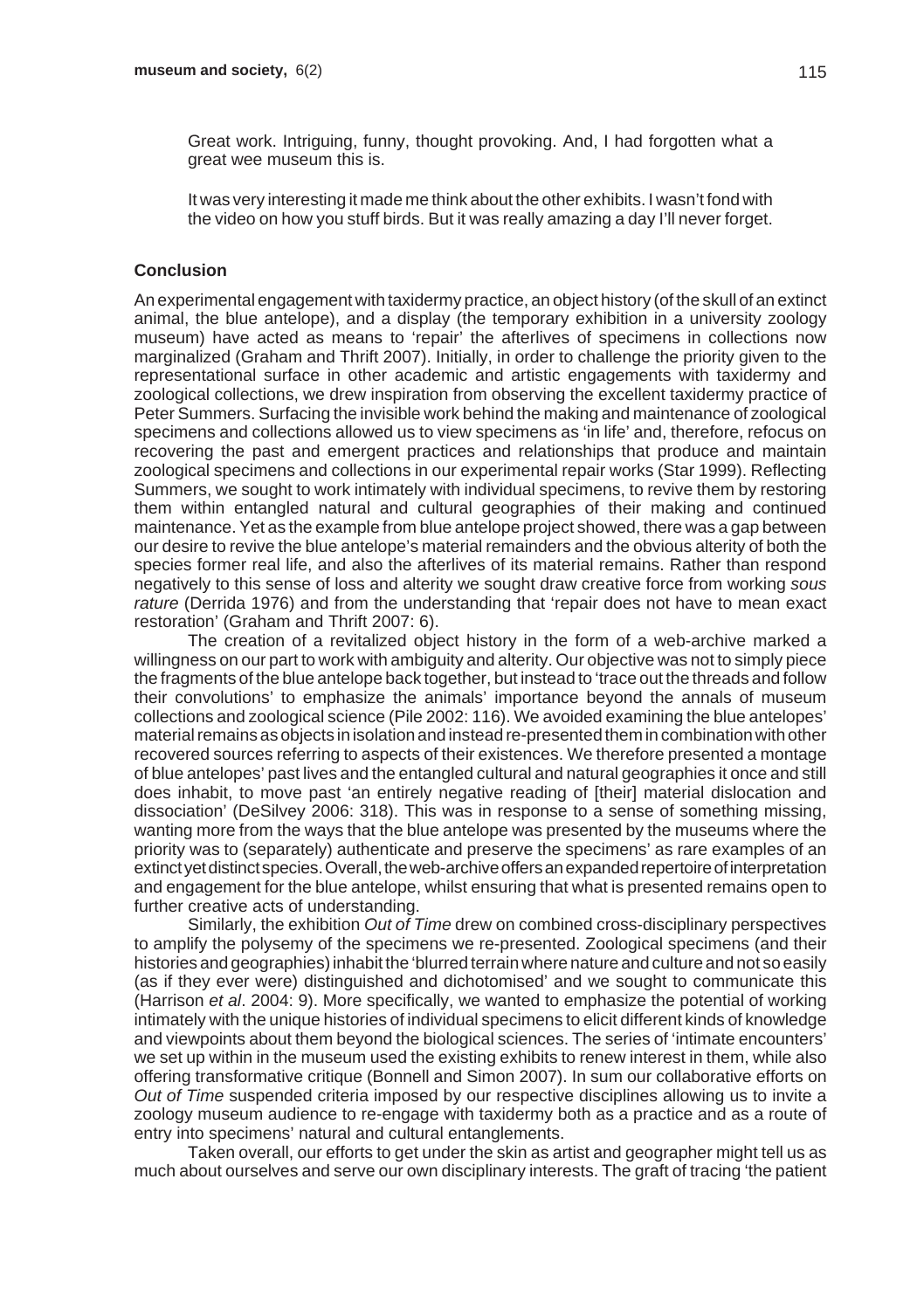readjustments by which the conquest of animated nature had been attained' (Wells 1935: 75) required that we move between disciplines. Sharing these excursions meant we had to articulate our respective starting points and areas of ignorance, animating our enquiries with critical reflexivity and facilitating outcomes that would have not otherwise have occurred. The work described here has been cross-disciplinary, but also has served to position ourselves within our disciplines – as geographer, as artist. This paper argues both the case for reflecting upon the behind-the-scenes work we are all involved in and the worth of reclaiming the 'mess' that brought specimens to their containment and apparent stasis behind glass (Star 1992). In our experience, the mess, in itself, can have unexpected and transformative potency.

> Received 6 March 2008 Finally accepted 23 August 2008

## **Notes**

- <sup>1</sup> Taxidermy specimens are also increasingly being sent to incinerator for health and safety reasons as many old specimens contain high trace levels of arsenic as it has been historically used as a preserving agent (Marte, Pèquignot and Von Endt 2006).
- <sup>2</sup> The recognition of mutual interest and possibility for shared enquiry between environmental artist Kate Foster and historical-cultural geographer Merle Patchett had emerged through Foster's residency in the geography department of the University of Glasgow where Patchett is based.
- <sup>3</sup> The other skull identified as Blue Antelope is held in the Amsterdam University Collection, the Netherlands. Four mounted specimens exist; we have seen two – those at Naturalis, the Royal Museum of Natural History in the Netherlands, and the Natural History Museum in Vienna. A further two mounts exist, in Uppsala, Sweden and in Paris, France. Some fossilised remains have been found closer to where the animal last lived (Klein 1974).
- Such detailed object history files for zoological specimens, even in such historic and wellmanaged collections such as Naturalis, are considered 'gold-dust' in the museum world. In a conference organized by Naturalis in May 2001 to address the problem of missing information for zoological collections Pat Morris, argued in paper entailed 'Lost, strayed and still looking: tracing some examples of ancient taxidermy' that many taxidermy specimens come without documentary records and thus lose much of their significance.
- <sup>5</sup> Curators Husson and Holthuis presented a crucial receipt for transport and victuals in the paper that recorded the transport of the specimen from a collection in Haarlem (where the naturalist Pallas had originally described the species 1766) to Naturalis in 1842, thus proving its authenticity as type.
- <sup>6</sup> An unpublished artist's book by Foster and Lorimer (2006) was entitled *A Geography of Blue*, and Lorimer's narrative reworks ideas of cultural geographers into creative text which articulate our shared experience. This text accompanies Foster's drawings from a necessarily brief visit to a second Blue Antelope mount in the Natural History Museum of Vienna. As well as mediating this shared experience, this artist's book was one route forthe 'revival' of Blue Antelope outside the context of natural history.
- For obvious curatorial reasons the Leiden mount now inhabits one of many climatically controlled storage rooms to ward off further deterioration of the skin.
- <sup>8</sup> For an account of Jethro Brice's artistic practice, see Barker and Macdonald 2006.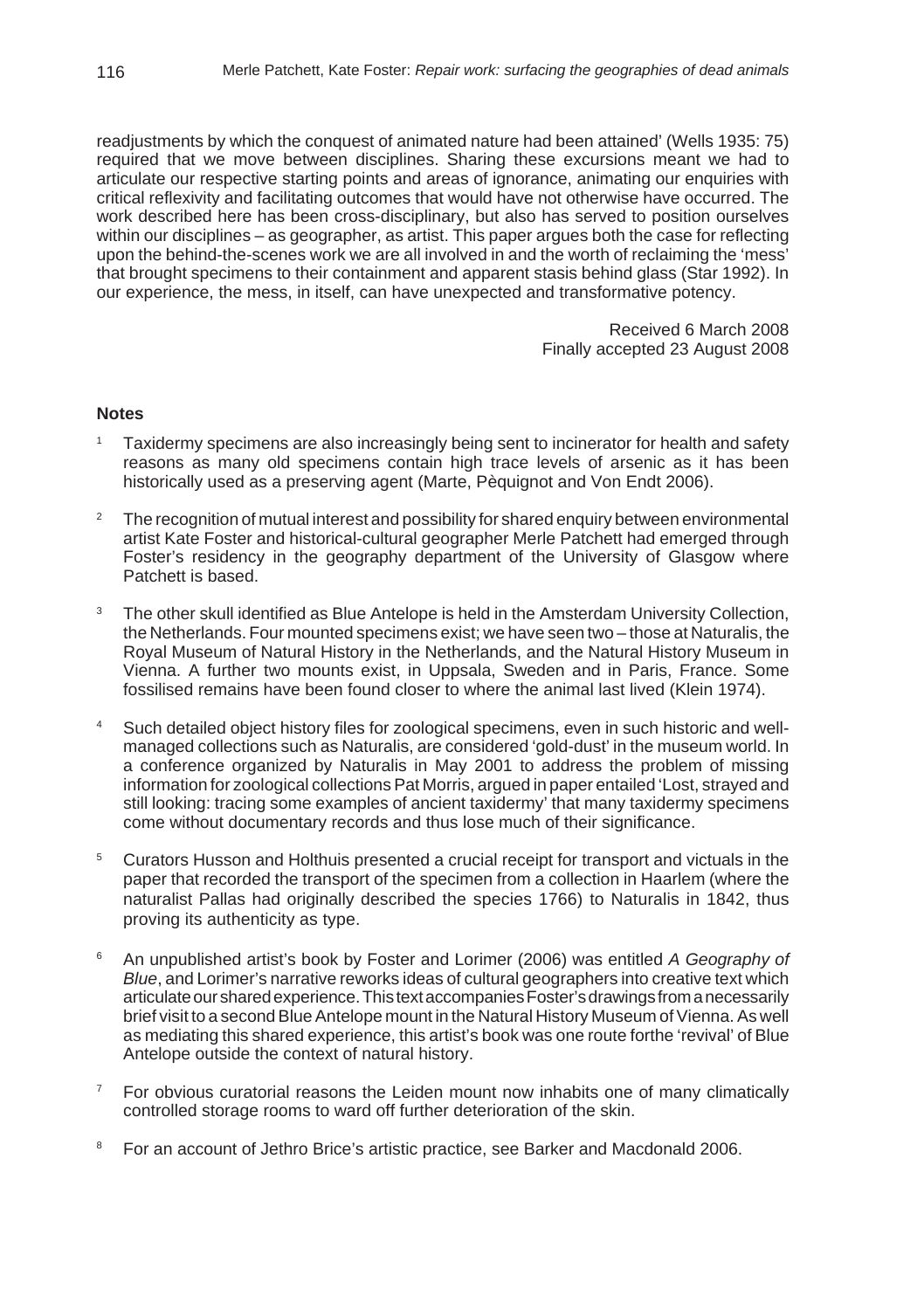## **References**

Allison, S. W. (1996) Review of K. Wonders (1993) *Habitat Dioramas: Illusions of Nature in Museums of Natural History*, Uppsala: Almsqvist and Wiksell, *Isis*, 87, 760–1.

Alberti, S. J. M. M. (2005) 'Objects and the Museum', *Isis*, 96, 559–71.

Anderson, B. (2004) 'Time-Stilled Space-Slowed: How Boredom Matters', *Geoforum*, 35, 739– 54.

Baker, S. (2000) *The Postmodern Animal*, London: Reaktion Books.

Baker, S. (2006) 'What Can Dead Bodies Do?' in Snæbjörnsdóttir, B. and Wilson, M. (eds) *nanoq: flatout and bluesome: A Cultural Life of Polar Bears*, 148–55, London: Black Dog.

Barber, L. (1980) *The Heyday of Natural History 1820–1870*, London: Cape.

Barker, R. and Macdonald, M. (2006) *Placed upon the Horizon*, East Kilbride Arts Centre: South Lanarkshire Council.

Barringer, T. and Flynn, T. (eds) (1998) *Colonialism and the Object: Empire, Material Culture and the Museum*, London: Routledge.

Benjamin, W. (1999) *The Arcades Project*, Cambridge, Mass.: Harvard University Press.

Bonnell, J. and Simon, R. (2007) '"Difficult" Exhibitions and Intimate Encounters', *Museum and Society,* 5 (2) 65–85.

British Museum (Natural History) (1904) *Handbook of Instructions for Collectors*, London: The British Museum.

Broglio, R. (2005) '"Living Flesh": Animal Surfaces and Art', unpublished manuscript.

Broom, R. (1949) 'The Extinct Blue Buck of South Africa', *Nature*, 164, 1097–8.

Browne, M. (1878) *Practical Taxidermy: A Manual of Instruction to the Amateur in Collecting, Preserving, and Setting Up Natural History Specimens of all Kinds*, London: and DiUpcott Gill.

Buchli, V. and Lucas, G. (2001) *Archaeologies of the Contemporary Past*, London: Routledge.

Coles, A. and Dion M. (eds) (2001) *Archaeology: Mark Dion*, London: Black Dog. Colloredo-Mansfeld, R. (2003) 'Introduction: Matter unbound', *Journal of Material Culture,* 8 (3) 245–54.

Cuvier, G. (1827) *The Animal Kingdom Arranged in Conformity with its Organisation*, London: Clowes.

Davie, O. (1894) *Methods in the Art of Taxidermy*, Philadelphia: McKay.

Deller, J. and Kane, A (2005) *Folk Archive: Contemporary Popular Art from the UK*, London: Books Works.

DeSilvey, C. (2006) 'Observed Decay: Telling Stories with Mutable Things', *Journal of Material Culture,* 11 (3) 318–38.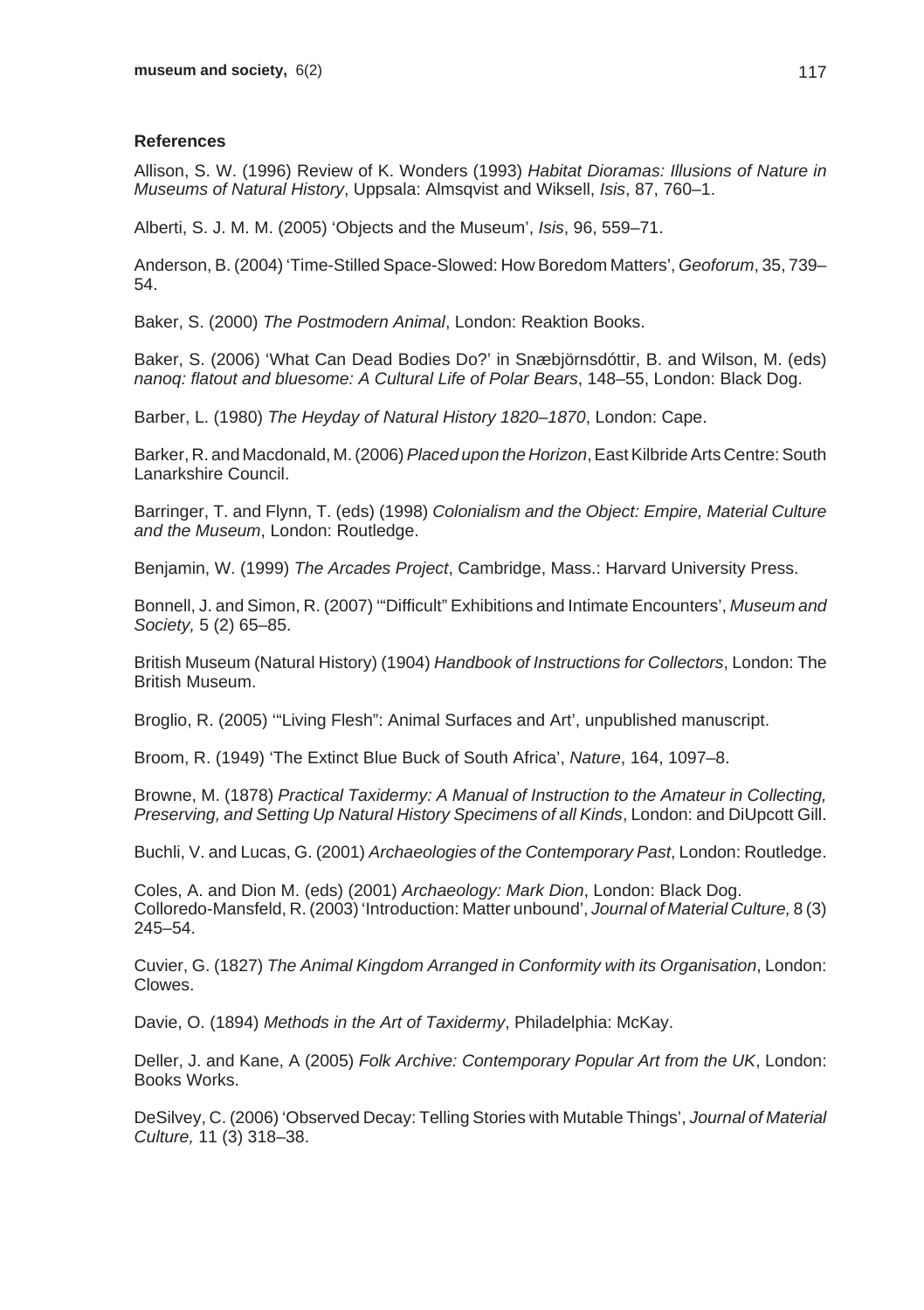DeSilvey, C. (2007) 'Salvage Memory: Constellating Material Histories on a Hardscrabble Homestead', *Cultural Geographies,* 14 (3) 401–23.

DeSilvey C. (2008) 'Art and Archive: Memory Work on a Montana Homestead', *Journal of Historical Geography,* 33, 878–900.

Derrida, J. (1976) *Of Grammatology*, trans. Spivak, G. C., London: John Hopkins University Press.

Desmond, J. (2002) 'Displaying Death, Animating Life: Changing Fictions of "Liveness" from Taxidermy to Animatronics, in Rothfels, N. (ed.) *Representing Animals*, 159–79, Indiana: University of Indiana Press.

Dewsbury, J-D. (2000) 'Performativity and the Event: Enacting a Philosophy of Difference', *Environment and Planning D: Society and Space,* 18, 473–96.

Dewsbury, J-D., Harrison, P., Rose, M., and Wylie, J. (2002) 'Enacting Geographies', *Geoforum,* 33, 437–40.

Dewsbury, J-D. (2003) 'Witnessing Space: Knowledge without Contemplation', *Environment and Planning A,* 35, 1907–32.

Dion, M. (1997) 'Miwon Kwon in Conversation with Mark Dion', in Corrin, L. G., Kwon, M., and Bryson, N. (eds) *Mark Dion*, 7–33, London: Phaidon.

Doel, M. A. and Clarke, D. (2007) 'Afterimages', *Environment and Planning D: Society and Space*, 25, 890–910.

Dubow, J. (2004) 'Outside of Place and other than Optical: Walter Benjamin and the Geography of Critical Thought', *Journal of Visual Culture,* 3, 268.

Edensor, T. (2005) 'The Ghosts of Industrial Ruins: Ordering and Disordering Memory in Excessive Space', *Environment and Planning D: Society and Space,* 23, 826–49.

Foster, K. and Lorimer, H. (2006) *A Geography of Blue*, unpublished artists' book.

Foster, K. and Lorimer, H. (2007) 'Some Reflections on Art-Geography as Collaboration', *Cultural Geographies*, 14 (3) 425–32.

Frank, E. (2008) 'Multimedia taxidermy', *Antennae*, 6, 44-50.

Fudge, E. (2002) 'A Left-Handed Blow: Writing the History of Animals', in Rothfels, N. (ed.) *Representing Animals*, 3–18, Indiana: University of Indiana Press.

Gosden, C., and Marshall, Y. (1999) 'The Cultural Biography of Objects', *World Archaeology*, 31, 169-178.

Gosden, C. and Knowles, C. (2001) *Collecting Colonialism: Material Culture and Colonial Change*, Oxford: Berg.

Gould, S. J. (1996) *Dinosaur in a Haystack*, London: Cape.

Graham, S. and Thrift, N. (2007) 'Out of Order: Understanding Repair and Maintenance', *Theory, Culture, Society*, 24 (3) 1–25.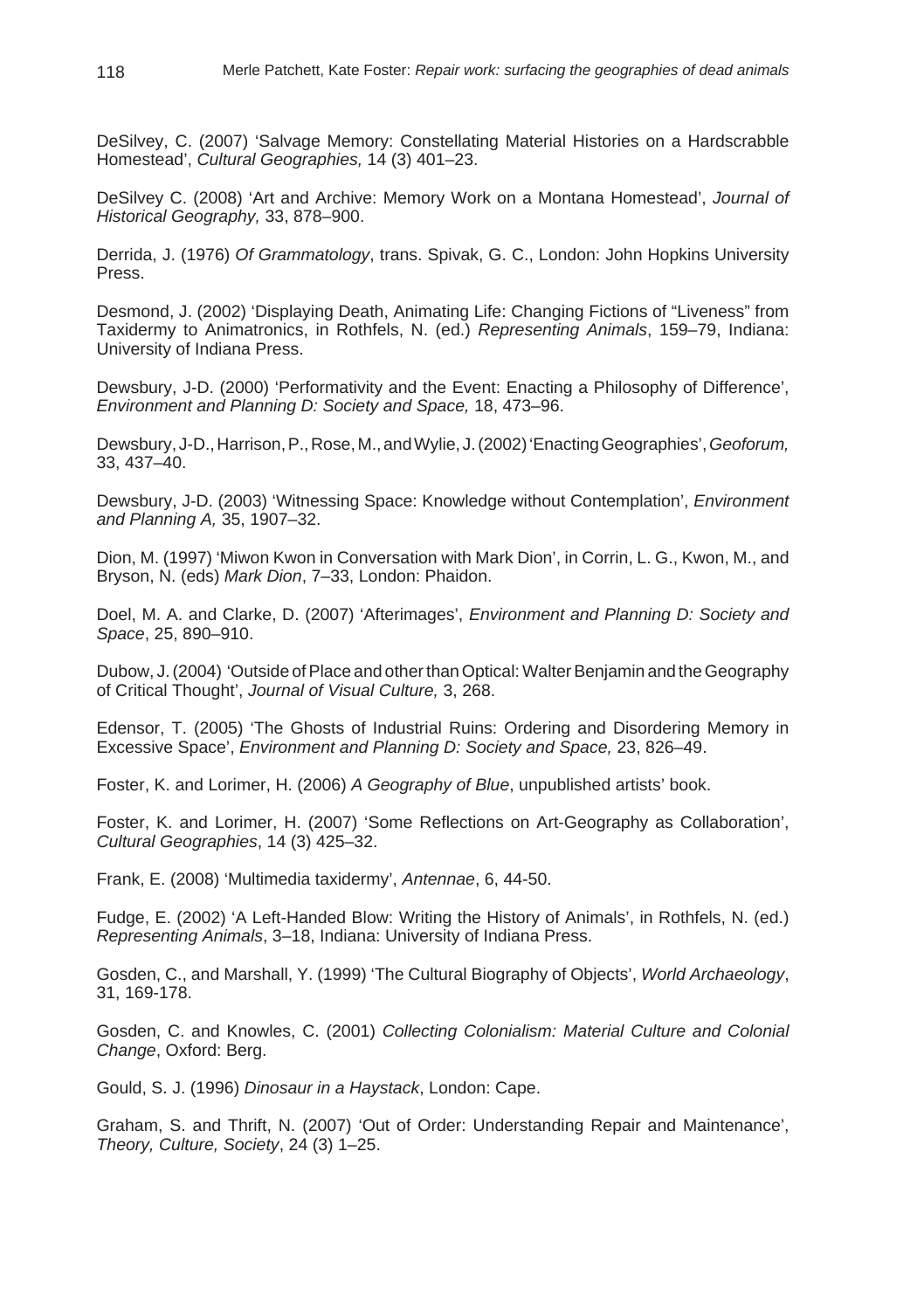Griesemer, J. (1990) 'Modelling in the Museum; On the Role of Remnant Models in the Work of Joseph Grinell', *Biology and Philosophy*, 5, 3–36.

Groves, C. P. and Westwood, C. R. (1995) 'Skulls of the Blaaubok Hippotragus Leucophaeus', *Z. Saugetierkunde*, 60, 314–8.

Haraway, D. J. (1989) *Primate Visions: Gender, Race and Nature in the World of Modern Science*, London: Routledge.

Harding, D. with Buchler, P. (1997) *Decadent - Public Art: Contentious Term and Contested Practice*, Glasgow: Foulis Press.

Harrison, P. (2000) 'Making Sense: Embodiment and the Sensibilities of the Everyday', *Environment and Planning D: Society and Space*, 18, 497–518.

Harrison, S., Pile, S. and Thrift, N. (2004) 'The Curious, the Exalted, the Occult, the Passion' in Harrison, S., Pile, S. and Thrift, N. (eds) *Patterned Ground: Entanglements of Nature/Culture*, 15–25, London: Reaktion.

Hauser, K. (1998) 'Coming Apart at the Seams: Taxidermy and Contemporary Photography', *Make: The Magazine of Women's Art*, 82, 1011.

Hawkins, G. and Muecke, S. (2003) *Culture and Waste: the creation and destruction of value*, Lanham: Rowman and Littlefield.

Hill, J. (2006a) 'Travelling Objects: The Wellcome Collection in Los Angeles, London and Beyond', *Cultural Geographies*, 13, 340–66

Hill, J. (2006b) 'Globe-Trotting Medicine Chests: Tracing Geographies of Collecting and Pharmaceuticals', *Social and Cultural Geography*, 7 (3) 365–84.

Hetherington, K. (2004) 'Secondhandness: Consumption, Disposal and Absent Presence', *Environment and Planning D: Society and Space*, 22, 157–73.

Hetherington, K. (2007) *Capitalism's Eye: Cultural Spaces of the Commodity*, London, Routledge.

Hoskins, J. (1998) *Biographical Objects: How Things Tell the Story of People's Lives*, London: Routledge.

Husson, A. M. and Holthuis, L. B. (1969) 'On the Type of *Antilope leucophaea*, Pallas, 1776, Preserved in the Collection of the Rijksmuseum van Natuurlijke Histoire, Leiden', *Zoologische Medelingen*, 44, 147–57.

Ingold, T. (2006) 'Rethinking the Animate, Re-animating Thought', *Ethnos*, 71 (1) 9–20.

Ingold, T. (2007) 'Materials Against Materiality', *Archaeological Dialogues*, 14 (1) 1–16.

Keene, S. (2005) *Fragments of the World*, Oxford: Elsevier Butterworth-Heinemann.

Klein, R. G. (1974) 'On the Taxonomic Status, Distribution and Ecology of the Blue Antelope, *Hippotragus leucophaeus* (Pallas, 1766)'*, Annals of the South African Museum*, 65 (4) 99–115.

Kopytoff, I. (1986) 'The Cultural Biography of Things', in Appadurai. A, (ed.) *The Social Life of Things*, 64–91, Cambridge: Cambridge University Press.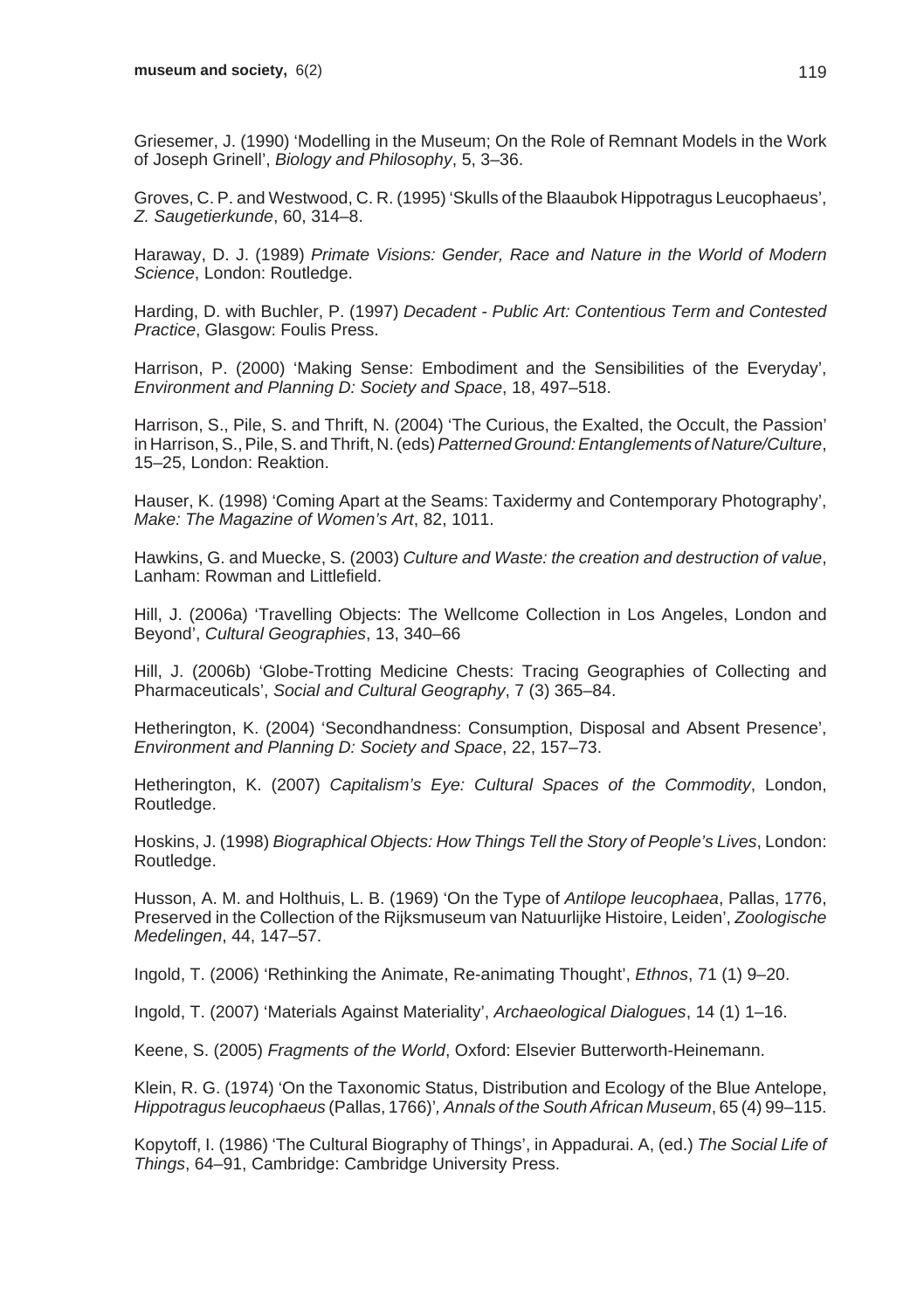Krug, R. M. *et al*. (2004) 'Reconstructing West Coast Renosterveld: Facilitating the Return of a Highly Threatened Vegetation Type', in Arianoutsou, M. and Papanastasis, V. P. (eds) *Proceedings 10th MEDECOS Conference, Rhodes, Greece*, 1-12, Rotterdam: Millpress.

Latour, B. (2002) 'Morality and Technology: The End of Means', *Theory, Culture and Society*, 19 (5/6) 247–60.

Laurier, E. (2004) 'The Spectacular Showing: Houdini and the Wonder of Ethnomethodology', *Human Studies*, 27 (4) 377–99.

Le Vaillant (1796) *Travels from the Cape of Good-Hope, into the Interior Parts of Africa*, trans. E. Helme, London: William Lane.

Lichtenstein, M. H. C. (1812) *Travels in Southern Africa in the Years 1803, 1804, 1805 and 1806*, trans. A. Plumptre, London: Colburn.

Lorimer, H. (2005) 'Cultural Geography: The Busyness of Being 'More-than-Representational',' *Progress in Human Geography*, 29 (1) 83–94.

Lorimer, H. (2007) 'Cultural Geography: Worldly Shapes, Differently Arranged', *Progress in Human Geography* 31 (1) 89–100.

Lorimer, H. (2008) 'Cultural Geography: Non-Representational Conditions and Concerns', *Progress in Human Geography*, 32 (1) 1–9.

Lorimer, H. (in press) 'Caught in the Nick of Time: Archives and Fieldwork', in Crang, M. *et al.* (eds) *Handbook of Qualitative Methods in Human Geography*, London: Sage.

Lorimer H. and MacDonald, F. (2002) 'A Rescue Archaeology, Taransay, Scotland', *Cultural Geographies*, 9, 95–103

Marte, F., Pèquignot, A. and Von Endt, D. W. (2006) 'Arsenic in Taxidermy Collections: History, Detection and Management', *Collection Forum*, 21 (1–2) 143–150.

Marvin, G. 'Perpetuating Polar Bears: The Cultural Life of Dead Animals' in Snæbjörnsdóttir, B. and Wilson, M. *nanoq: flatout and bluesome: A Cultural Life of Polar Bears*, 156–65, London: Black Dog.

McCormack, D. (2002) 'A Paper with an Interest in Rhythm', *Geoforum*, 33, 469–85.

Maleuvre, D (1999) *Museum Memories, History, Technology, Art*, Stanford: Stanford University Press.

Mohr E. (1967) *Der Blaubock, Hippotragus leucophaeus, Pallas 1766. Eine Dokumentation*, Hamburg: Verlag Paul Parey.

Neville, B. and Villeneuve, J. (2002) *Waste-Site Stories: The Recycling of Memory*, Albany: State University of New York Press.

O'Keefe, M. C. (2007) 'The Truthful Twin: Andrea Roe's "Little monsters", *Locus Spectus*, 4 <http://www.lsmagazine.ca>.

Pallas, P. S. (1766) *Miscellanea zoologica quibus novae imprimis atque obscuar animalium species describuntur et observationaibuque illustrantur*, The Hague: Van Cleef.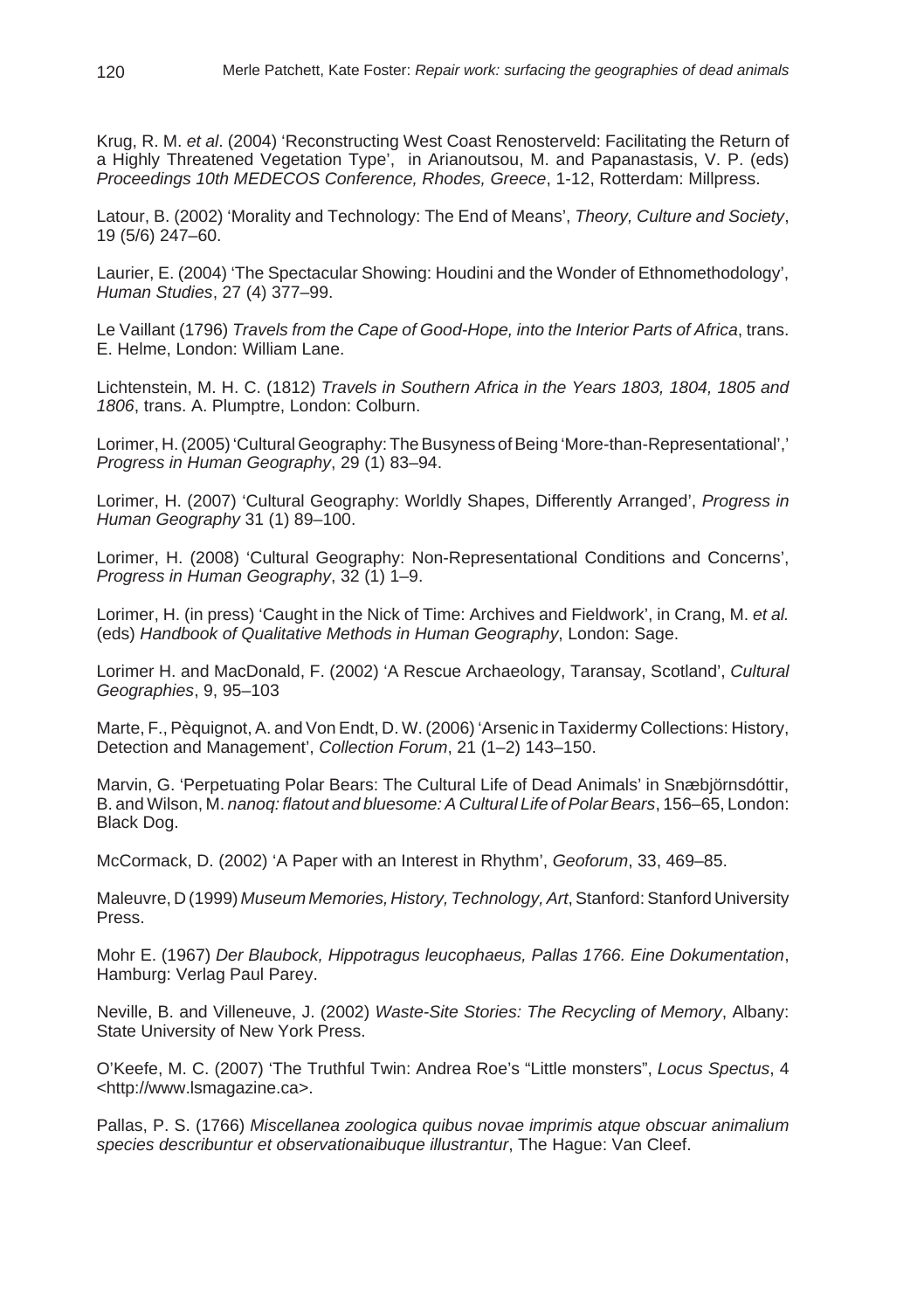Patchett, M. (2008) 'Tracking Tigers: Recovering the Embodied Practices of Taxidermy', *Historical Geography*, 36.

Rookmaaker L. C. (1992) 'Additions and Extensions to the List of Specimens of the Extinct Blue Antelope (*Hippotragus leucophaeus*)', *Annals of the South African Museum* 102 (3) 131–41.

Rowley, J. (1925) *Taxidermy and Museum Exhibition*, London: Appleton.

Ryan, J. (2000) '"Hunting with the Camera": Photography, Wildlife and Colonialism in Africa', in Philo C. and Wilbert, C. (eds) *Animal Spaces, Beastly Places: New Geographies of Human-Animal Relations*, 203–21, London: Routledge.

Shell, H. R. (2004) 'Skin Deep: Taxidermy, Embodiment and Extinction in W. T. Hornaday's Buffalo Group' in Leviton, A. E. and Aldrich, M. L. (eds) *Museums and Other Institutions of Natural History, Past, Present, and Future*, 88-112, San Francisco: California Academy of Sciences.

Skead, C. J. (1980) *Historical Mammal Incidence in the Cape Province,* Cape Town: The Department of Nature and Environmental Conservation of the Provincial Administration of the Cape of Good Hope.

Skotnes, P. (1996) *Miscast: Negotiating the Presence of the Bushmen*, Cape Town: University of Cape Town Press.

Skotnes, P. (2007) *Claim to the Country; The Archive of Lucy Lloyd and Wilhelm Bleek*, Johannesburg: Jacana.

Snæbjörnsdóttir, B. and Wilson M. (2006) *nanoq: flatout and bluesome: A Cultural Life of Polar Bears*, London: Black Dog.

Star, S. L. (1992) 'Craft Vs. Commodity, Mess Vs. Transcendence: How the Right Tool Became the Wrong One in the Case of Taxidermy and Natural History' in A. E. Clarke and J. H. Fujimura (eds) *The Right Tools for the Job: At Work in Twentieth-Century Life Sciences*, 257-286, Princeton: Princeton University Press.

Star, S. L. (1999) 'The ethnography of infrastructure', *American Behavioural Scientist* 43 (3) 377–91.

Stengers, I. (1997) *Power and Invention: Situating Science*, Minneapolis: University of Minnesota Press.

Thrift, N. and Dewsbury, J-D. (2000) 'Dead Geographies and How to Make Them Live', *Environment and Planning D: Society and Space*, 18, 411–32.

Thrift, N. (1996) *Spatial Formations*, London: Sage.

Thrift, N. (1997) 'The Still Point: Resistance, Expressive Embodiment and Dance', in Pile, S. and

Keith, M. (eds) *Geographies of Resistance*,124–51, London: Routledge.

Thrift, N. (2000) 'Not a Straight Line but a Curve, or, Cities are not Mirrors of Modernity', in Bell, D. and Haddour, A. (eds) *City Visions*, 233–61, London: Longman.

Thrift, N. (2004) 'Summoning Life', in Cloke, P., Crang, P. and Goodwin M. (eds) *Envisioning Human Geography*, 81–103, London: Arnold.